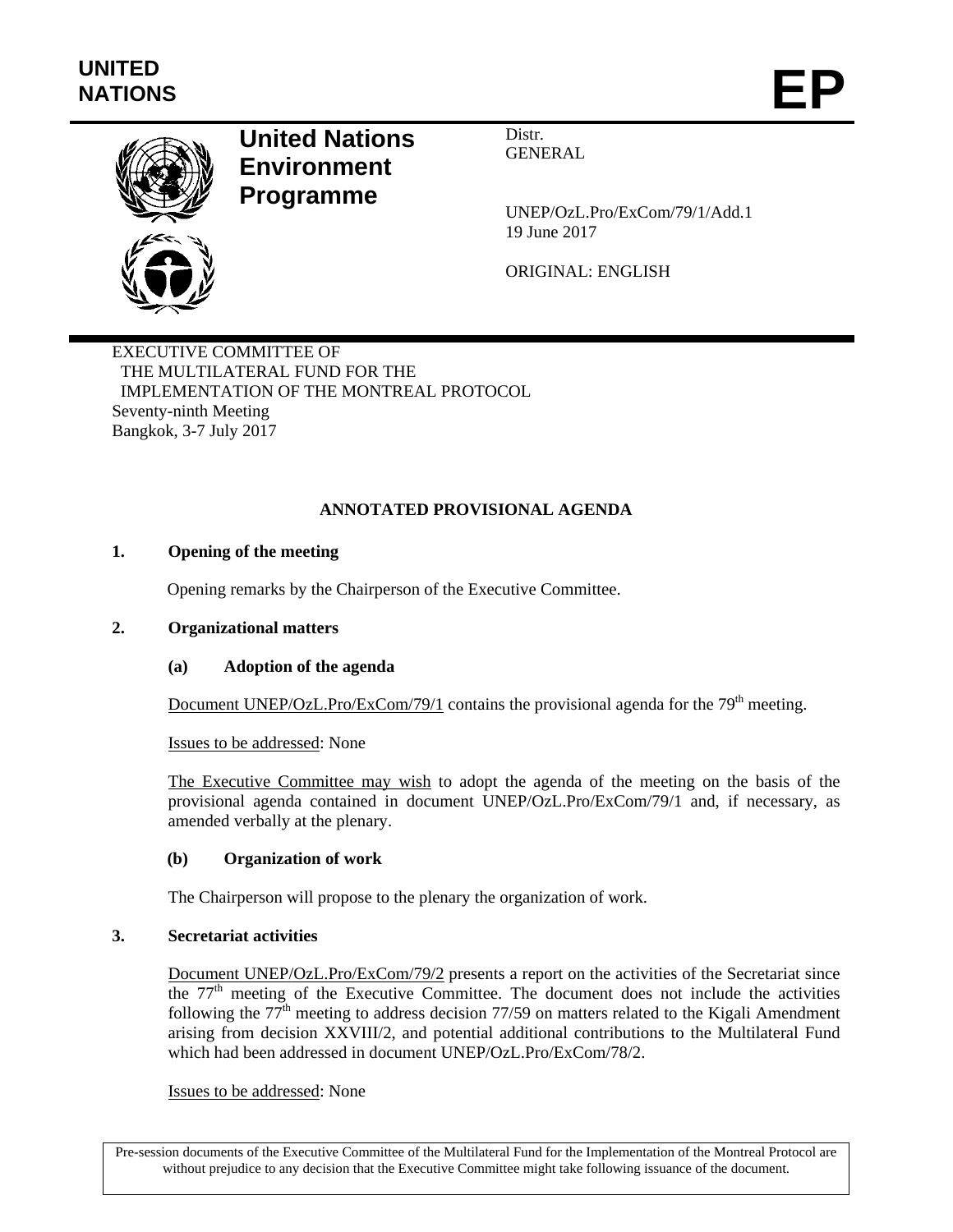The Executive Committee may wish to take note of the Secretariat activities contained in document UNEP/OzL.Pro/ExCom/79/2.

### **4. Financial matters:**

### **(a) Status of contributions and disbursements**

Documents UNEP/OzL.Pro/ExCom/79/3 and Corr.1 provide information on the status of the Fund as recorded at UN Environment as at 1 June 2017. The fund balance stood at US \$61,984,255, after taking into account all of the funds approved, up to and including the  $77<sup>th</sup>$  meeting.

Issues to be addressed: None

The Executive Committee may wish:

- (a) To note the report of the Treasurer on the status of contributions and disbursements and the information on promissory notes and the countries that opted to use the fixed-exchange rate mechanism during the 2015-2017 triennium contained in documents UNEP/OzL.Pro/ExCom/79/3 and Corr.1;
- (b) To urge all Parties to pay their contributions to the Multilateral Fund in full and as early as possible; and
- (c) To request the Chief Officer and the Treasurer to continue following up with contributing parties with outstanding contributions for one triennium or more and to report back to the  $80<sup>th</sup>$  meeting.

### **(b) Report on balances and availability of resources**

Document UNEP/OzL.Pro/ExCom/79/4 presents a summary of financial adjustments indicated by the bilateral and implementing agencies as agreed by the Secretariat. It includes statistical data from projects for bilateral and implementing agencies with balances that have been held for over the 12-month period following completion of the project.

Issue to be addressed:

 Insufficient resources available for the approval of project proposals submitted to the 79th meeting including projects recommended for blanket approval and projects for individual consideration with a total requested amount of US \$73,147,205

The Executive Committee may wish:

- (a) To note:
	- (i) The report on balances and availability of resources contained in document UNEP/OzL.Pro/ExCom/79/4;
	- (ii) That the net level of funds being returned to the  $79<sup>th</sup>$  meeting by the implementing agencies was US \$1,856,059, consisting of US -\$97,064, and agency support costs of US -\$7,159 from UNDP; US \$1,2291,131, plus agency support costs of US \$147,728 from United Nations Environment Programme (UN Environment); and US \$486,204, plus agency support costs of US \$35,219 from UNIDO;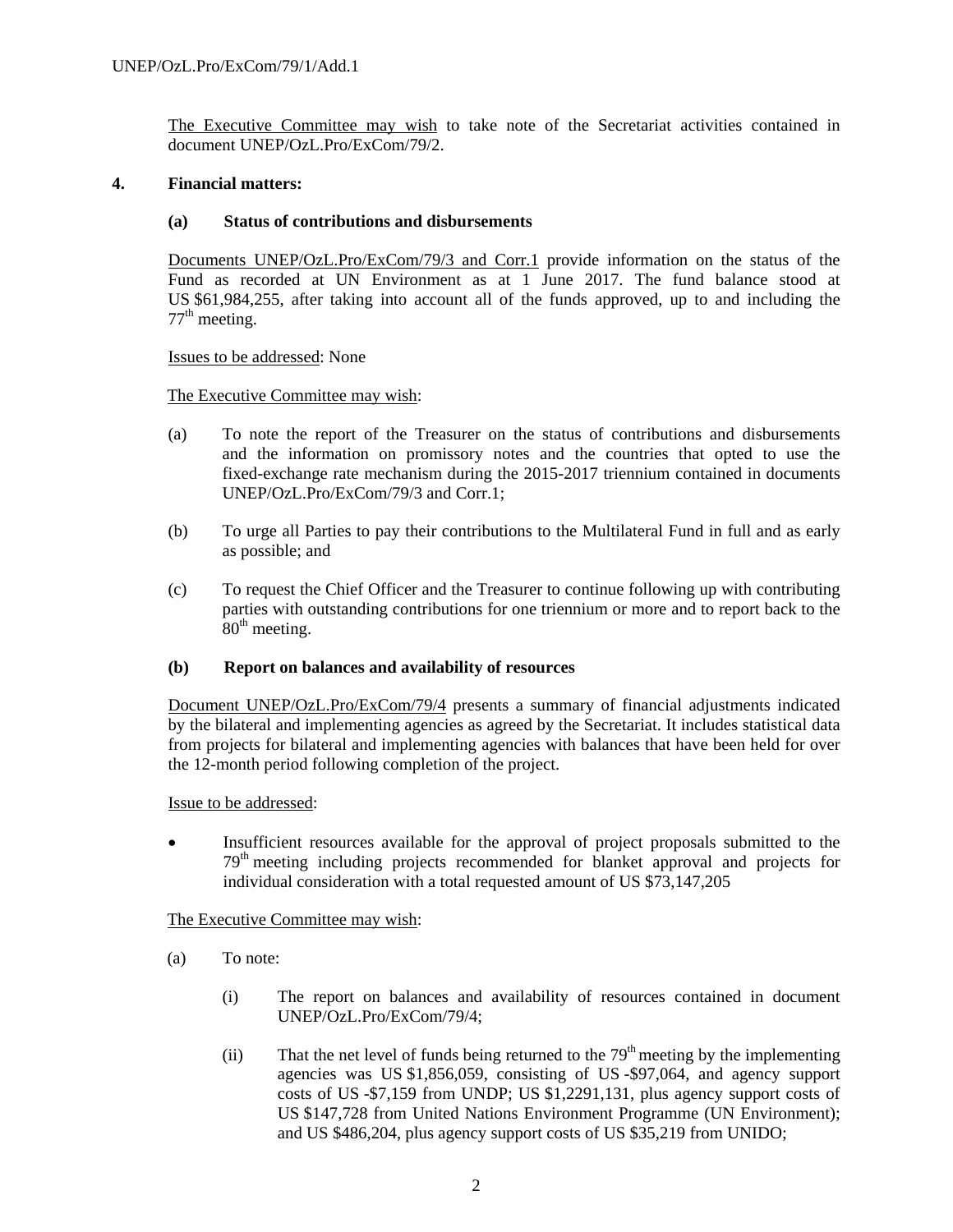- (iii) That the net level of funds being returned to the  $79<sup>th</sup>$  meeting by the bilateral agencies was US \$203,182, consisting of US \$177,992, plus agency support costs of US \$23,139 from the Government of Italy; and US \$1,837, plus agency support costs of US \$214 from the Government of Spain; and to request the Treasurer to follow-up with the Governments of Italy and Spain for the return in cash;
- (iv) That UNDP had balances of US \$10,062, excluding support costs, for projects completed two years previously;
- (v) That UN Environment had balances of US \$486,443, comprised of US \$146,435 and US \$340,008 in committed and not-committed balances, respectively, excluding support costs, for thirteen projects completed over two years previously;
- (vi) That UNIDO had balances of US \$54,232, excluding support costs, for two projects completed over two years previously;
- (vii) That the Government of Germany's not-committed balances for one transferred project, totaling US \$5,961 including agency support costs, would be offset against bilateral projects submitted to the  $79<sup>th</sup>$  meeting, if they were approved by the Executive Committee; and
- (viii) That the Government of Japan had balances totaling US \$1,056,474. The amount consists of US \$238,124 in committed and US \$818,350 in not-committed balances respectively, including agency support costs, for one completed and two by-decision projects;
- (b) To request:
	- (i) Bilateral agencies and implementing agencies to return the balances of all projects completed over two years previously no later than the  $80<sup>th</sup>$  meeting;
	- (ii) Bilateral and implementing agencies to disburse or to cancel commitments not needed for completed projects and project completed by-decision of the Executive Committee and return balances to the  $80<sup>th</sup>$  meeting; and
	- (iii) UN Environment and the Government of Japan to return not-committed balance no longer required to the  $80<sup>th</sup>$  meeting.

### **5. Country programme data and prospects for compliance**

Documents UNEP/OzL.Pro/ExCom/79/5 and Corr.1 contain the status of, and prospects of, compliance of Article 5 countries (Part I); address Article 5 countries that are subject to decisions of the Parties on compliance (Part II); and contain an analysis of data on the implementation of country programmes (CPs) for HCFCs (Part III).

Issues to be addressed:

*For Part I: Status of, and prospects of, compliance of Article 5 countries* 

 Mauritania has not yet complete the process of amending its licensing and quota system to include the accelerated control measures for HCFCs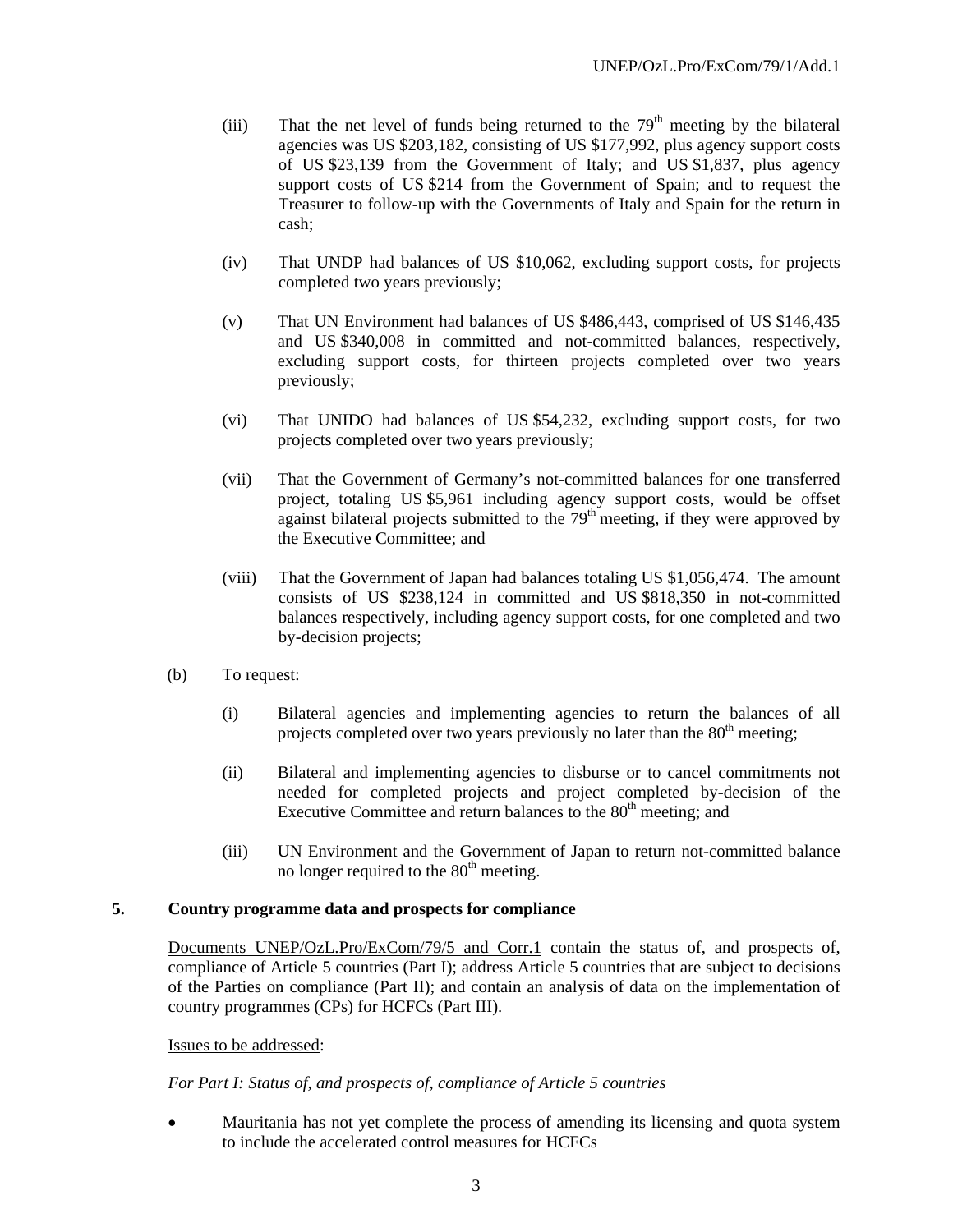• Burundi has not yet finalized its formal quota system

*For Part II: Article 5 countries that are subject to decisions on compliance* 

One country in non-compliance due to not having submitted 2015 Article 7 data

*For Part III: Data on the implementation of CPs for HCFCs* 

- Data discrepancies between 2015 CP reports and Article 7 data
- Revision of the reporting format for country programme implementation to include the HFCs controlled under the Kigali Amendment

#### The Executive Committee may wish:

- (a) To note:
	- (i) The documents on country programme (CP) data and prospects for compliance contained in UNEP/OzL.Pro/ExCom/79/5 and Corr.1;
	- (ii) That 82 countries had submitted 2016 CP data, 75 of them using the web-based system;
	- (iii) With concern that 62 countries had not submitted 2016 CP data as of 16 May 2016, and therefore the Secretariat was unable to present an analysis on HCFC production and consumption for 2016;
- (b) To request:
	- (i) The United Nations Environment Programme (UN Environment) to report to the 80<sup>th</sup> meeting on the amendment of the licensing system on the accelerated control measures for HCFCs by the Government of Mauritania, and the finalization of the formal HCFC quota system by the Government of Burundi;
	- (ii) The Secretariat to send letters to the governments of countries with outstanding 2014, 2015 and 2016 CP data reports urging them to submit the reports immediately;
	- (iii) To request relevant implementing agencies to continue assisting the Governments of Morocco, Nigeria and Turkey in clarifying data discrepancies between 2015 CP data and A7 data and report back to the  $80<sup>th</sup>$  meeting; and
- (c) To further request the Secretariat to revise the CP data report to include the HFCs controlled under the Kigali Amendment, based on the outcome of the surveys of ODS alternatives, and submit it to the  $81<sup>st</sup>$  meeting of the Executive Committee.

# **6. Evaluation**

# **(a) Evaluation of the performance of implementing agencies against their 2016 business plans**

Document UNEP/OzL.Pro/ExCom/79/6 presents the quantitative evaluations of the performance of the implementing agencies with respect to the performance targets set in their 2016 business plans, and progress and financial reports submitted to the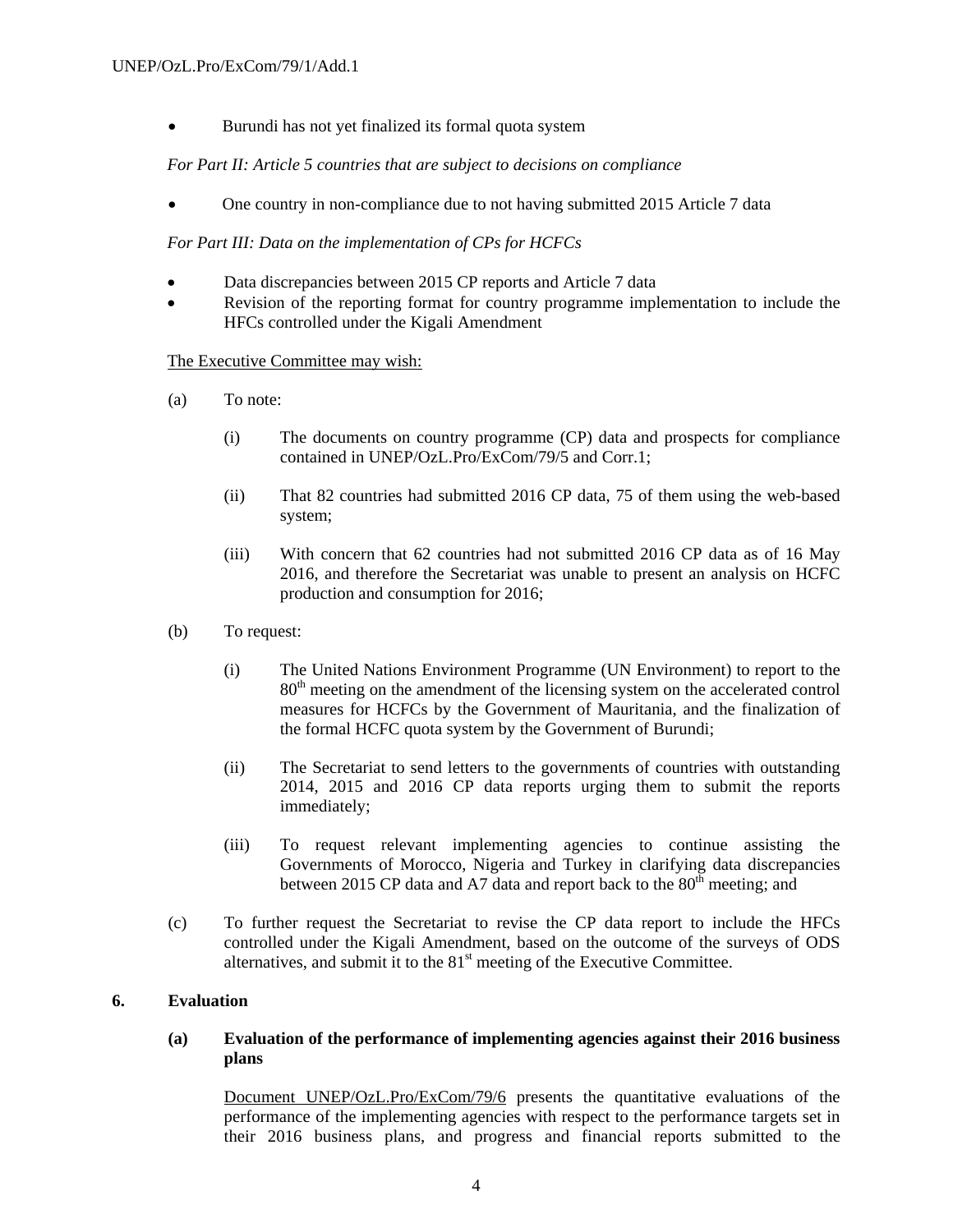79<sup>th</sup> meeting; a trend analysis for each of the eight performance indicators; and the qualitative assessment of the performance of implementing agencies based on input received from national ozone unit (NOU) officers.

Issues to be addressed:

- The trend analysis indicated the performance of implementing agencies had not improved in some indicators in 2016 from 2015
- Reports on dialogues between representatives of NOUs and UNIDO
- Timely submission of assessment of qualitative performance of the implementing agencies by NOUs

#### The Executive Committee may wish:

- (a) To note:
	- (i) The evaluation of the performance of implementing agencies against their 2016 business plans as contained in document UNEP/OzL.Pro/ExCom/79/6;
	- (ii) That all implementing agencies had a quantitative assessment of their performance for 2016 at least at 68 per cent on a scale of 100;
	- (iii) That the trend analysis indicated that performance of implementing agencies had not improved in some indicators in 2016 in relation to 2015;
- (b) To request UNIDO to have open and constructive discussions with the national ozone units (NOUs) of Brazil, Georgia, Iraq, Kenya, and Senegal about the areas in which its services were perceived to be less than satisfactory and to report back to the  $80<sup>th</sup>$  meeting on the results of its consultations; and
- (c) To encourage NOUs to submit on a yearly basis and in a timely manner, their assessments of the qualitative performance of the implementing agencies assisting their Government, noting that only 43 out of 144 countries submitted questionnaires for 2016.

### **(b) Amendment to the monitoring and evaluation work programme for 2017 (decision 77/7(b))**

Document UNEP/OzL.Pro/ExCom/79/7 presents an amendment to the monitoring and evaluation work programme for 2017 to include the evaluation of the refrigeration servicing sector and the associated budget and terms of reference in accordance with decision 77/7(b).

Issues to be addressed: None

The Executive committee may wish to consider approving:

- (a) The inclusion of the desk study for the evaluation of the refrigeration servicing sector, at a budget of US \$15,000 in the 2017 monitoring and evaluation work programme pursuant to decision 77/7(b), bringing the total budget for 2017 to US \$158,484; and
- (b) The terms of reference for the evaluation of the refrigeration servicing sector contained in Annex I of document UNEP/OzL.Pro/ExCom/79/7.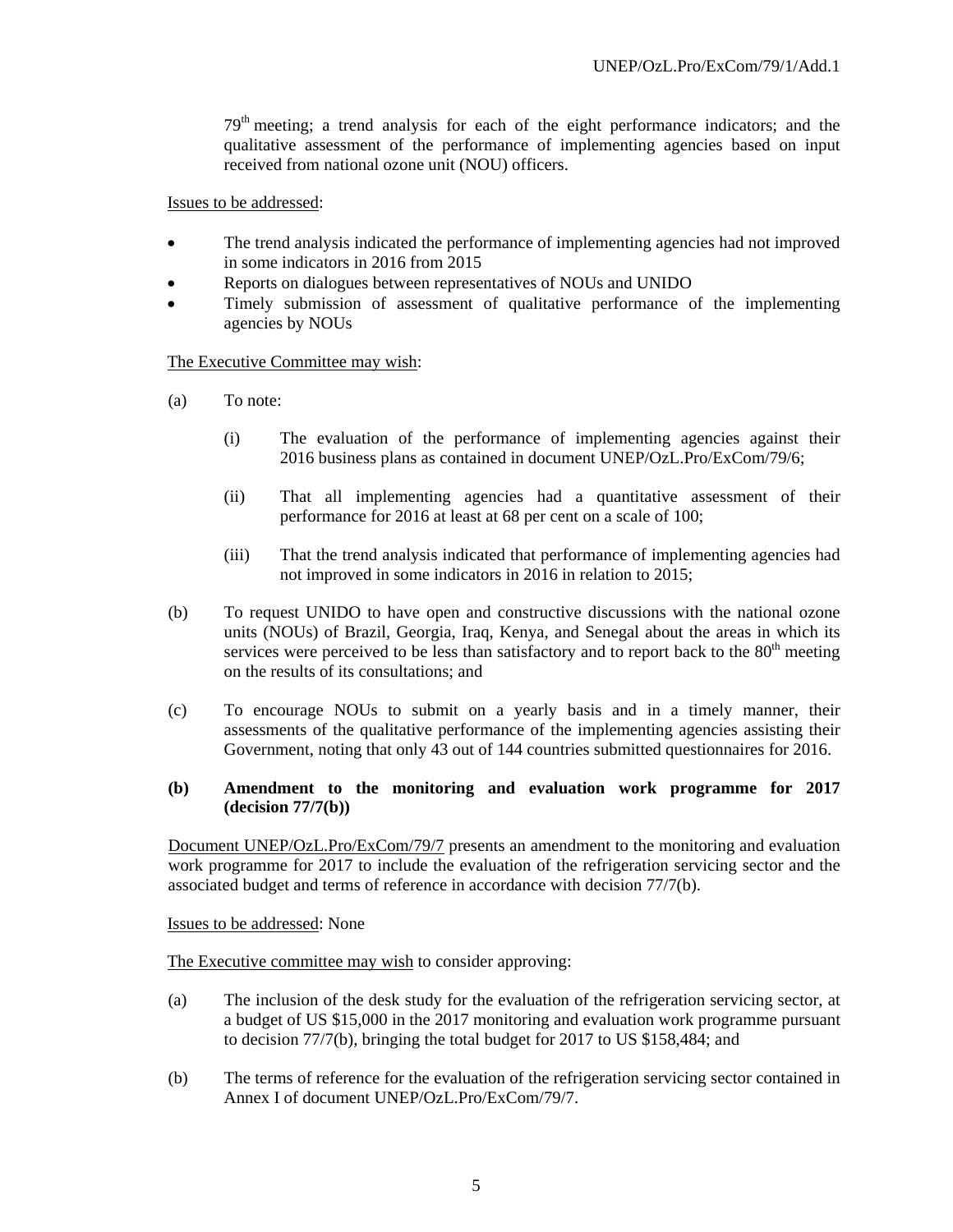# **7. Programme implementation**

# **(a) Progress reports as at 31 December 2016**

### **(i) Consolidated progress report**

Document UNEP/OzL.Pro/ExCom/79/8 compiles information on projects with implementation issues and financial information provided by bilateral and implementing agencies as of 31 December 2016, in their respective progress reports submitted to the  $79<sup>th</sup>$  meeting. The report includes a summary of the financial progress in the implementation of projects for 2016 and cumulative since 1991, and recommendations by the Secretariat. Annex I presents an analysis of the consolidated progress report of the Multilateral Fund as of 31 December 2016. Appendix I to Annex I, provides information on project implementation by country basis in 2016, and Appendix II to Annex I summarizes the total funding approved and disbursed for HPMPs at the country level.

#### Issues to be addressed: None

### The Executive Committee may wish to note:

- (a) The consolidated progress report of the Multilateral Fund as at 31 December 2016 contained in document UNEP/OzL.Pro/ExCom/79/8;
- (b) With appreciation, the efforts undertaken by bilateral and implementing agencies in reporting the 2016 activities; and
- (c) That the bilateral and implementing agencies would report to the  $80<sup>th</sup>$  meeting on 112 ongoing projects or tranches, including 12 projects with implementation delays and 100 recommended for additional status reports, as contained in Annex I of each individual progress report of bilateral and implementing agencies.

# **(ii) Bilateral agencies**

Document UNEP/OzL.Pro/ExCom/79/9 contains a summary of the progress by the bilateral agencies in the implementation of projects for 2016 and cumulative since 1991. It also contains a review of the status of implementation of projects with issues, including projects with implementation delays, and identifies projects with outstanding issues for consideration by the Executive Committee together with a recommendation. Annex I provides for ongoing projects with outstanding issues, a summary, status/issues and a specific recommendation for consideration by the Executive Committee. Annex II provides a full analysis the progress report of bilateral agencies as at 31 December 2016.

#### Issues to be addressed:

- Reports required on two projects with implementation delays
- Additional status report for one project

# The Executive Committee may wish:

- (a) To note:
	- (i) With appreciation the progress reports submitted by the Governments of Australia, France, Germany, Italy, Japan, Russian Federation and Spain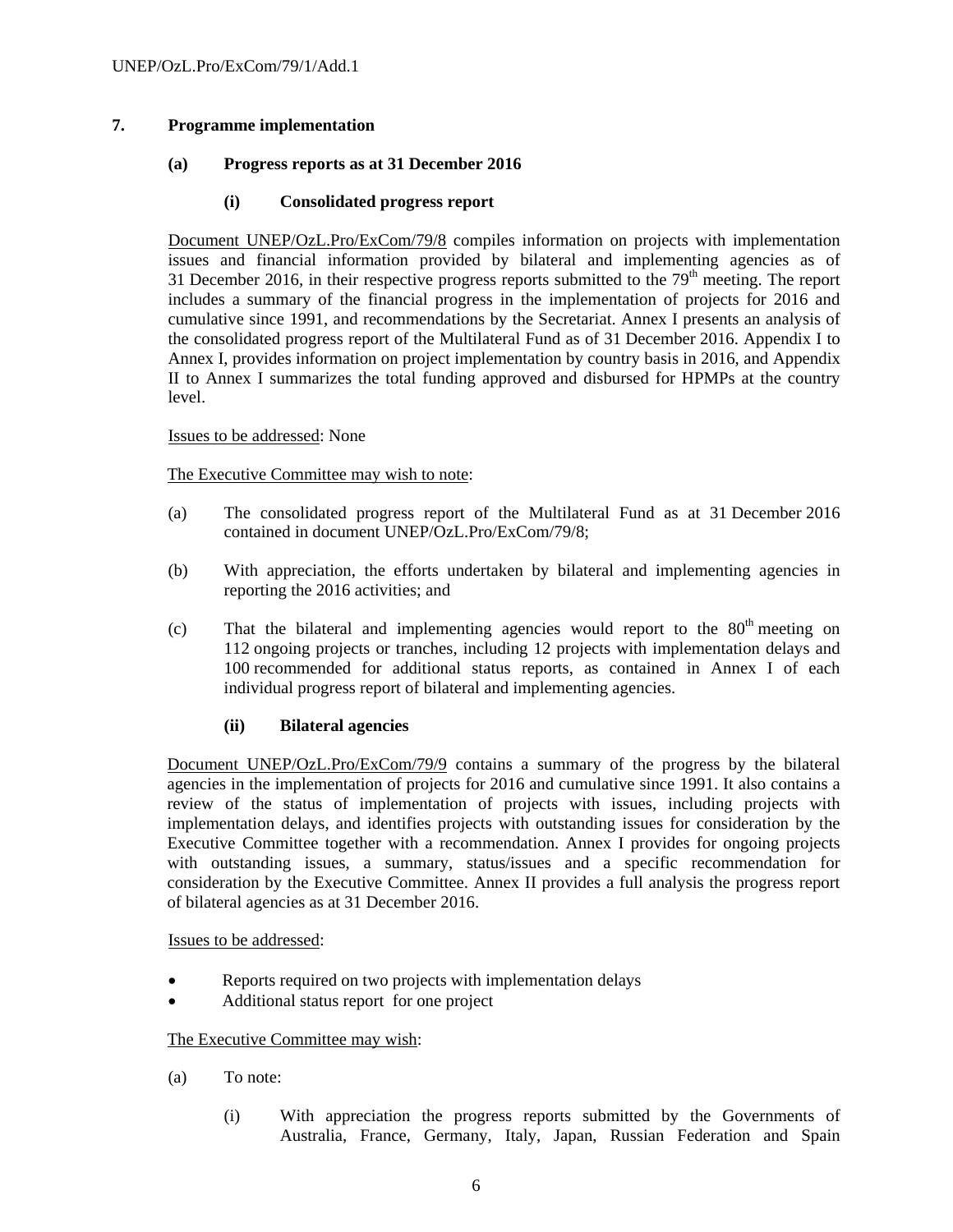contained in document UNEP/OzL.Pro/ExCom/79/9;

- (ii) That the bilateral agencies would report to the  $80<sup>th</sup>$  meeting on two projects with implementation delays and on one project recommended for an additional status report, as indicated in Annex I to the document UNEP/OzL.Pro/ExCom/79/9; and
- (b) To approve the recommendations on ongoing projects with specific issues listed in the last column of the table contained in Annex I to document UNEP/OzL.Pro/ExCom/79/9.

# **(iii) UNDP**

Document UNEP/OzL.Pro/ExCom/79/10 contains a summary of the progress by UNDP in the implementation of projects for 2016 and cumulative since 1991. It also contains a review of the status of implementation of project with issues, including projects with implementation delays, and identifies projects with outstanding issues for consideration by the Executive Committee together with an overall recommendation. Annex I presents for ongoing projects with outstanding issues, a summary status and a recommendation for consideration by the Executive Committee. Annex II provides a full analysis the progress report of UNDP as at 31 December 2016.

# Issues to be addressed:

- Signature of agreements
- Low disbursement rates of approved funds
- Completion or cancellation of surveys on ODS alternatives
- Submission of detailed reports on ODS waste disposal projects (decision 77/8(e)(i))
- Revision of planned date of project completion

# The Executive Committee may wish:

- (a) To note:
	- (i) The progress report of UNDP as at 31 to December 2016 contained in document UNEP/OzL.Pro/ExCom/79/10;
	- (ii) That UNDP would report to the  $80<sup>th</sup>$  meeting on one project with implementation delays and on 21 projects recommended for additional status reports, as indicated in Annex I to document UNEP/OzL.Pro/ExCom/79/10; and
- (b) To approve the recommendations on ongoing projects with specific issues listed in the last column of the table contained in Annex I to document UNEP/OzL.Pro/ExCom/79/10.

# **(iv) United Nations Environment Programme (UN Environment)**

Document UNEP/OzL.Pro/ExCom/79/11 contains a summary of the progress by UN Environment in the implementation of projects for 2016 and cumulative since 1991. It also contains a review of the status of implementation of project with issues, including projects with implementation delays, and identifies projects with outstanding issues for consideration by the Executive Committee together with a recommendation. Annex I presents for ongoing projects with outstanding issues, a summary status and a recommendation for consideration by the Executive Committee. Annex II provides a full analysis the progress report of UN Environment as at 31 December 2016.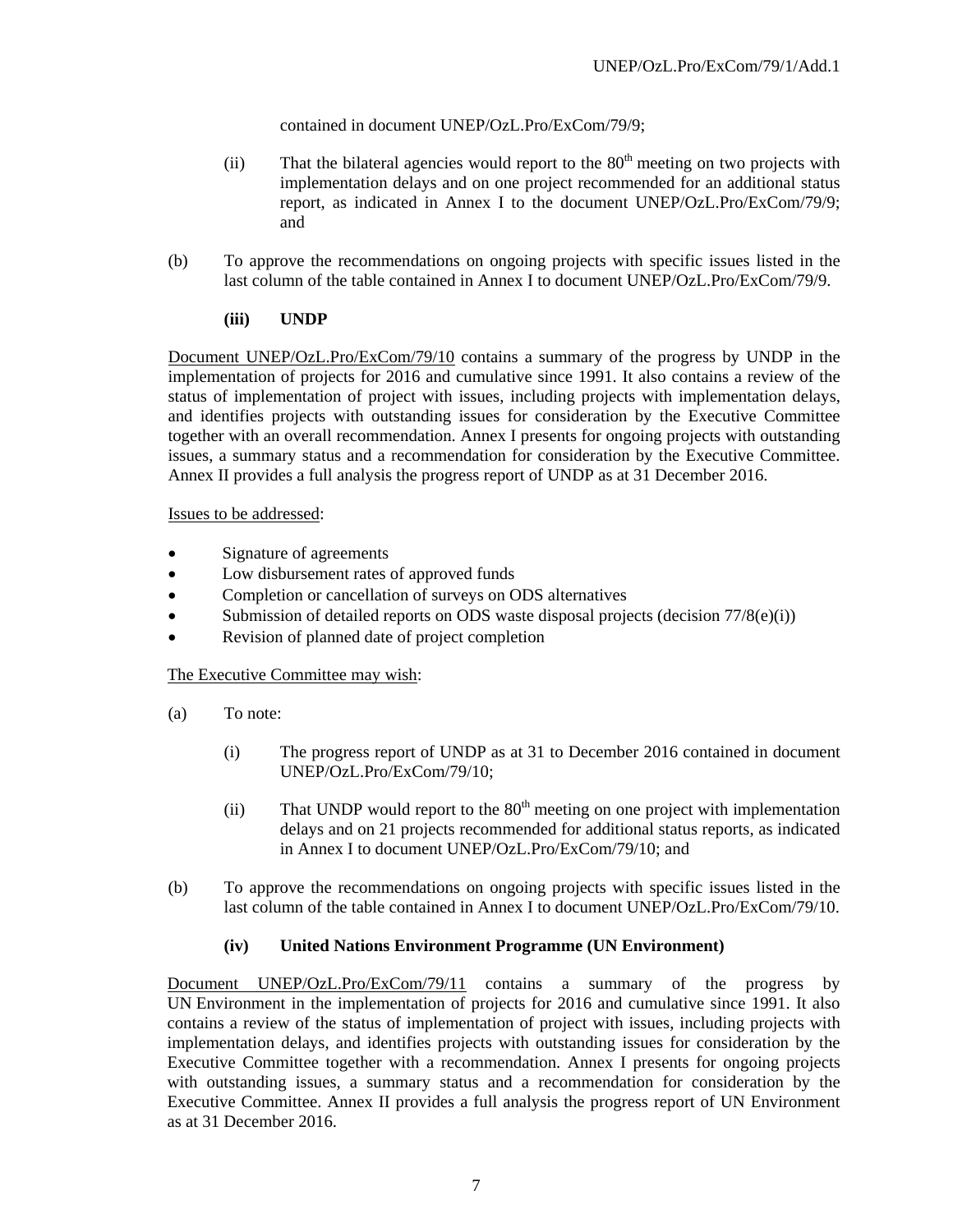Issues to be addressed:

- Signature of agreements
- Low disbursement rates of approved funds
- Completion of surveys of ODS alternatives

# The Executive Committee may wish:

- (a) To note:
	- (i) The progress report of the United Nations Environment Programme (UN Environment) as at 31 December 2016 contained in document UNEP/OzL.Pro/ExCom/79/11;
	- (ii) That UN Environment would report to the  $80<sup>th</sup>$  meeting on two projects with implementation delays and on 47 projects recommended for additional status reports, as indicated in Annex I to document UNEP/OzL.Pro/ExCom/79/11; and
- (b) To approve the recommendations on ongoing projects with specific issues listed in the last column of the table contained in Annex I to document UNEP/OzL.Pro/ExCom/79/11.

# **(v) UNIDO**

Document UNEP/OzL.Pro/ExCom/79/12 contains a summary of the progress by UNIDO in the implementation of projects for 2016 and cumulative since 1991. It also contains a review of the status of implementation of project with issues, including projects with implementation delays, and identifies projects with outstanding issues for consideration by the Executive Committee together with a recommendation. Annex I presents for ongoing projects with outstanding issues, a summary status and a recommendation for consideration by the Executive Committee. Annex II provides a full analysis the progress report of UNIDO as at 31 December 2016.

# Issues to be addressed:

- Signature of agreement
- Low disbursement rates of approved funds
- Completion of surveys of ODS alternatives
- Submission of detailed reports on ODS waste disposal projects
- Revision of planned date of project completion

# The Executive Committee may wish:

- (a) To note:
	- (i) The progress report of UNIDO as at 31 December 2016 contained in document UNEP/OzL.Pro/ExCom/79/12;
	- (ii) That UNIDO would report to the  $80<sup>th</sup>$  meeting on seven projects with implementation delays and on 22 projects recommended for additional status reports, as indicated in Annex I to document UNEP/OzL.Pro/ExCom/79/12; and
- (b) To approve the recommendations on ongoing projects with specific issues listed in the last column of the table contained in Annex I to document UNEP/OzL.Pro/ExCom/79/12.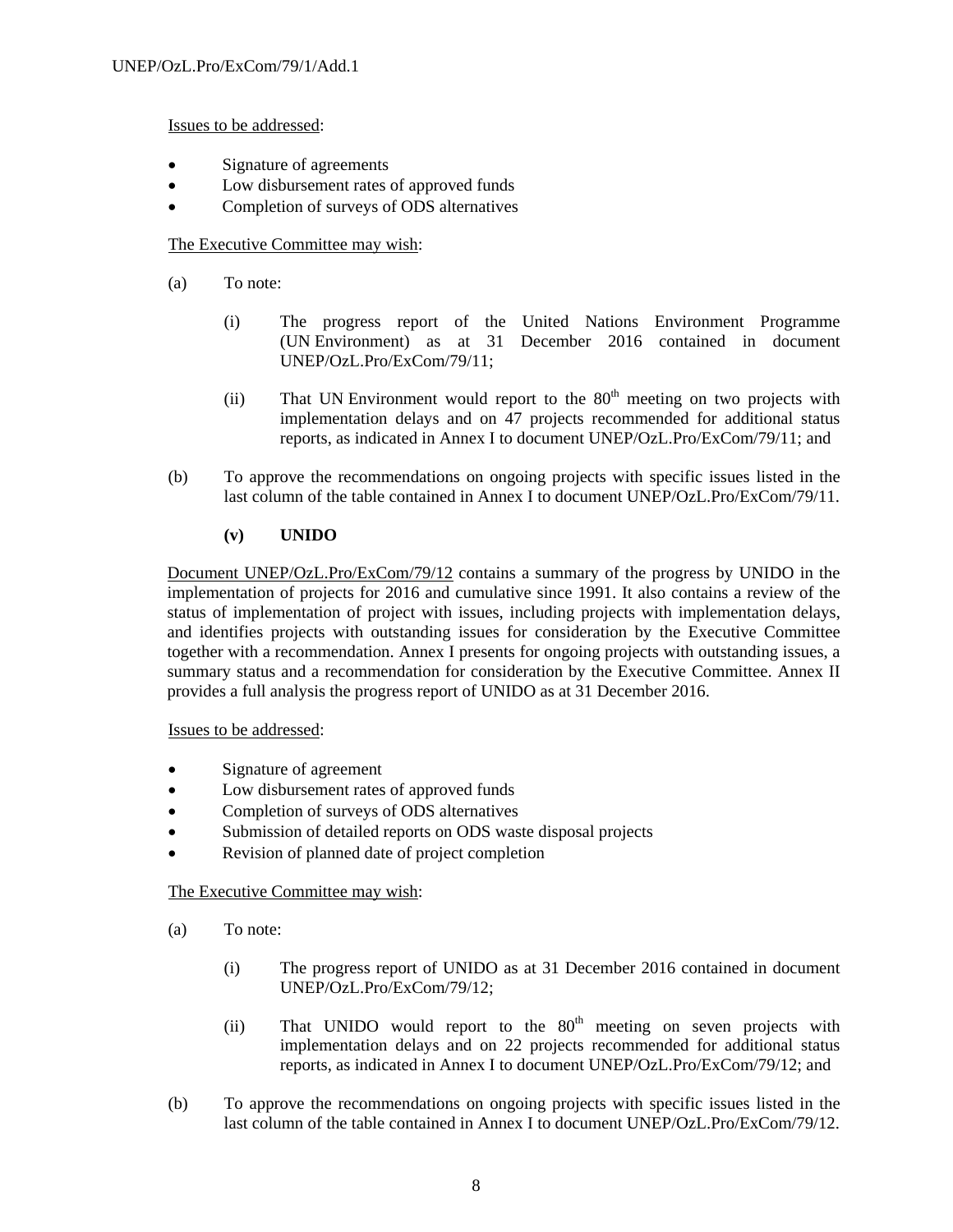# **(vi) The World Bank**

Document UNEP/OzL.Pro/ExCom/79/13 contains a summary of the progress by the World Bank in the implementation of projects for 2016 and cumulative since 1991. It also contains a review of the status of implementation of project with issues, including projects with implementation delays, and identifies projects with outstanding issues for consideration by the Executive Committee together with a recommendation. Annex I presents for ongoing projects with outstanding issues, a summary status and a recommendation for consideration by the Executive Committee. Annex II provides a full analysis the progress report of the World Bank as at 31 December 2016.

# Issues to be addressed:

Completion of surveys on ODS alternatives

# The Executive Committee may wish:

- (a) To note:
	- (i) The progress report of the World Bank as at 31 December 2016 contained in document UNEP/OzL.Pro/ExCom/79/13;
	- (ii) That the World Bank would report to the  $80<sup>th</sup>$  meeting on nine projects recommended for additional status reports, as indicated in Annex I to the document UNEP/OzL.Pro/ExCom/79/13; and
- (b) To approve the recommendations on ongoing projects with specific issues listed in the last column of the table contained in Annex I to document UNEP/OzL.Pro/ExCom/79/13.

# **(b) Reports on projects with specific reporting requirements**

Document UNEP/OzL.Pro/ExCom/79/14 addresses the projects and activities for which specific reports were requested in previous meetings and those requiring the Executive Committee attention, including progress reports related to HPMPs (Part I); ODS disposal (Part II); chillers projects (Part III); and feasibility studies (Part IV).

*Part I: HCFC phase-out management plans/HCFC production phase-out management plan* 

# Specific reports due to be submitted to the  $79<sup>th</sup>$  meeting but not submitted

Issues to be addressed:

Reports on stage I of HPMPs not submitted to the  $79<sup>th</sup>$  meeting

The Executive Committee may wish to urge the relevant implementing agencies to submit outstanding reports on stage I of the HCFC phase-out management plans for Cuba, Indonesia, Islamic Republic of Iran and Viet Nam to the  $80<sup>th</sup>$  meeting.

Return of balances from sale of the equipment purchased for SAGA in Armenia (UNDP)

Issues to be addressed: None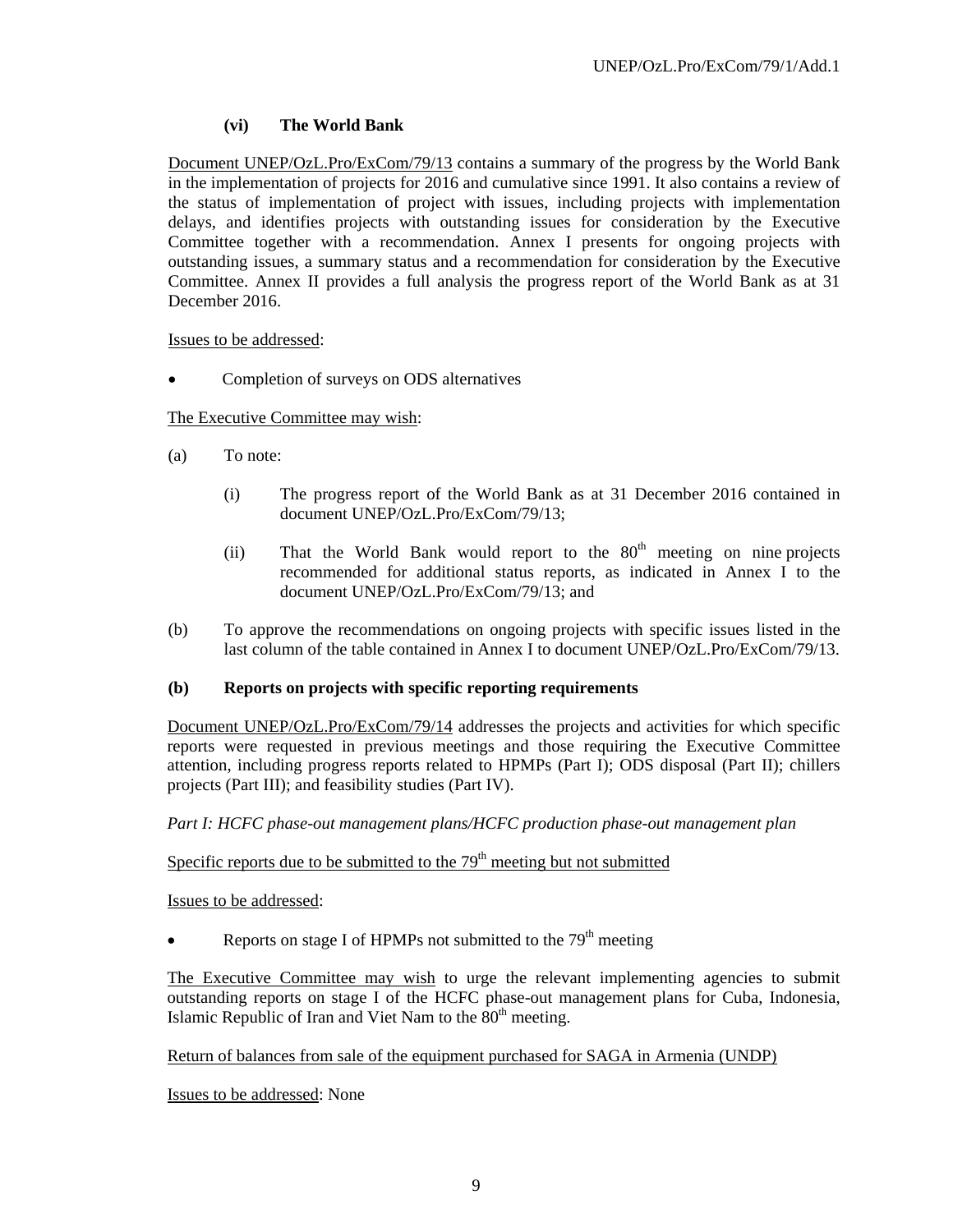The Executive Committee may wish to note the return of the balance of US \$95,479 from the sale of the equipment purchased for SAGA under stage I of the HCFC phase-out management plan for Armenia.

### Stage I of the HPMP for Chile (annual progress report) (UNDP)

Issues to be addressed:

Lack of verification report for 2015 and 2016 HCFC consumption

### The Executive Committee may wish:

- (a) To take note of the 2016 progress report on the implementation of the HCFC phase-out management plan (stage I) for Chile, submitted by UNDP; and
- (b) To request UNDP to submit the 2015 and 2016 verification of HCFC consumption as part of the requirements for stage I of the HPMP no later than the  $80<sup>th</sup>$  meeting.

### Stage I of the HPMP for China (UNDP)

#### Issues to be addressed: None

The Executive Committee may wish to note the commitment letter submitted by the enterprise DunAn Environment through UNDP ensuring that the manufacturing lines funded by the Multilateral Fund would continue to manufacture equipment using only the technology for which funding had been approved, pursuant to decision 72/21(c).

# Stage I of the HPPMP in China (World Bank)

Issues to be addressed: None

#### The Executive Committee may wish:

- (a) To take note of the status reports submitted by the World Bank on the technical assistance activities on HFC-23 conversion/pyrolysis technologies and on investigation on reducing HFC-23 by-product ratio using best practices; and
- (b) To request the World Bank to submit a progress report on the status of implementation of the technical activities on HFC-23 conversion/pyrolysis technologies and the draft final report of the study on investigation on reducing HFC-23 by-product ratio using best practices to the  $80<sup>th</sup>$  meeting.

# *Part II: ODS disposal projects*

#### Issues to be addressed:

Reports of ODS disposal projects due to the  $79<sup>th</sup>$  meeting but not submitted and ongoing reporting in accordance with decision 77/8(e)(i)

# The Executive Committee may wish:

(a) To note with appreciation the final reports on the pilot ODS waste management and disposal projects for Ghana and Georgia, submitted by UNDP, and for Nepal, submitted by United Nations Environment Programme;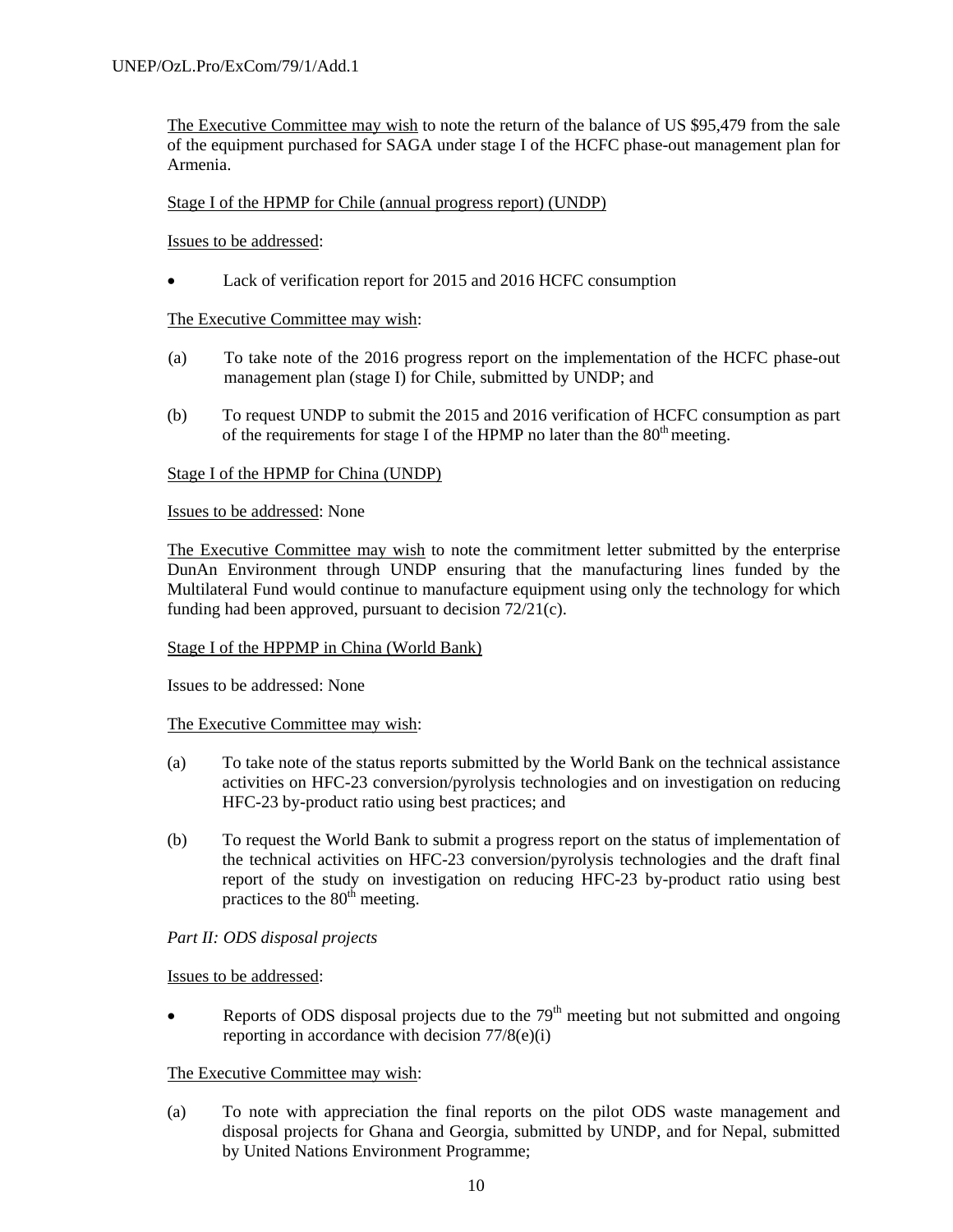- (b) To invite bilateral and implementing agencies to take into account, when appropriate, the lessons learned from the pilot ODS disposal demonstration projects mentioned in sub-paragraph (a) above, in the design and implementation of similar projects in future; and
- (c) To request bilateral and implementing agencies to submit final reports of those outstanding ODS disposal pilot projects, and to return to the 82<sup>nd</sup> meeting unspent balances for projects where reports have not been submitted to the  $80<sup>th</sup>$  or  $81<sup>st</sup>$  meeting.

# *Part III: Chiller projects*

Issues to be addressed:

Reports of ongoing chiller projects in accordance with decision 77/8(e)(ii)

The Executive Committee may wish to reiterate decision  $77/8$ (e)(ii) and request bilateral and implementing agencies to submit reports for all ongoing chiller projects as projects with specific reporting requirements to the  $80<sup>th</sup>$  meeting; and project completion report no later than June 2018 and to return funds balances no later than December 2018.

# *Part IV: Other reports on projects that were due but not submitted*

### Issues to be addressed:

Reports on projects due to the  $79<sup>th</sup>$  meeting but not submitted

The Executive Committee may wish to reiterate relevant Executive Committee decisions and urge relevant implementing agencies to submit specific reports to the  $80<sup>th</sup>$  meeting on:

- (a) Feasibility studies of using not-in-kind technologies in the Dominican Republic (Punta Cana), Egypt and Kuwait;
- (b) Sector plan for the phase-out of methyl bromide production in China; and
- (c) Research and development projects undertaken with funds from the Multilateral Fund under the CFC production sector (World Bank).

# **(c) 2017 consolidated project completion report**

Document UNEP/OzL.Pro/ExCom/79/15 presents an overview of the results reported in both the multi-year agreements (MYA) projects completion reports (PCRs) and the individual PCRs received and summarizes the lessons learned.

Issues to be addressed:

PCRs that are due for submission but not submitted to the  $79<sup>th</sup>$  meeting

# The Executive Committee may wish:

(a) To take note of the 2017 consolidated project completion report (PCR) contained in document UNEP/OzL.Pro/ExCom/79/15;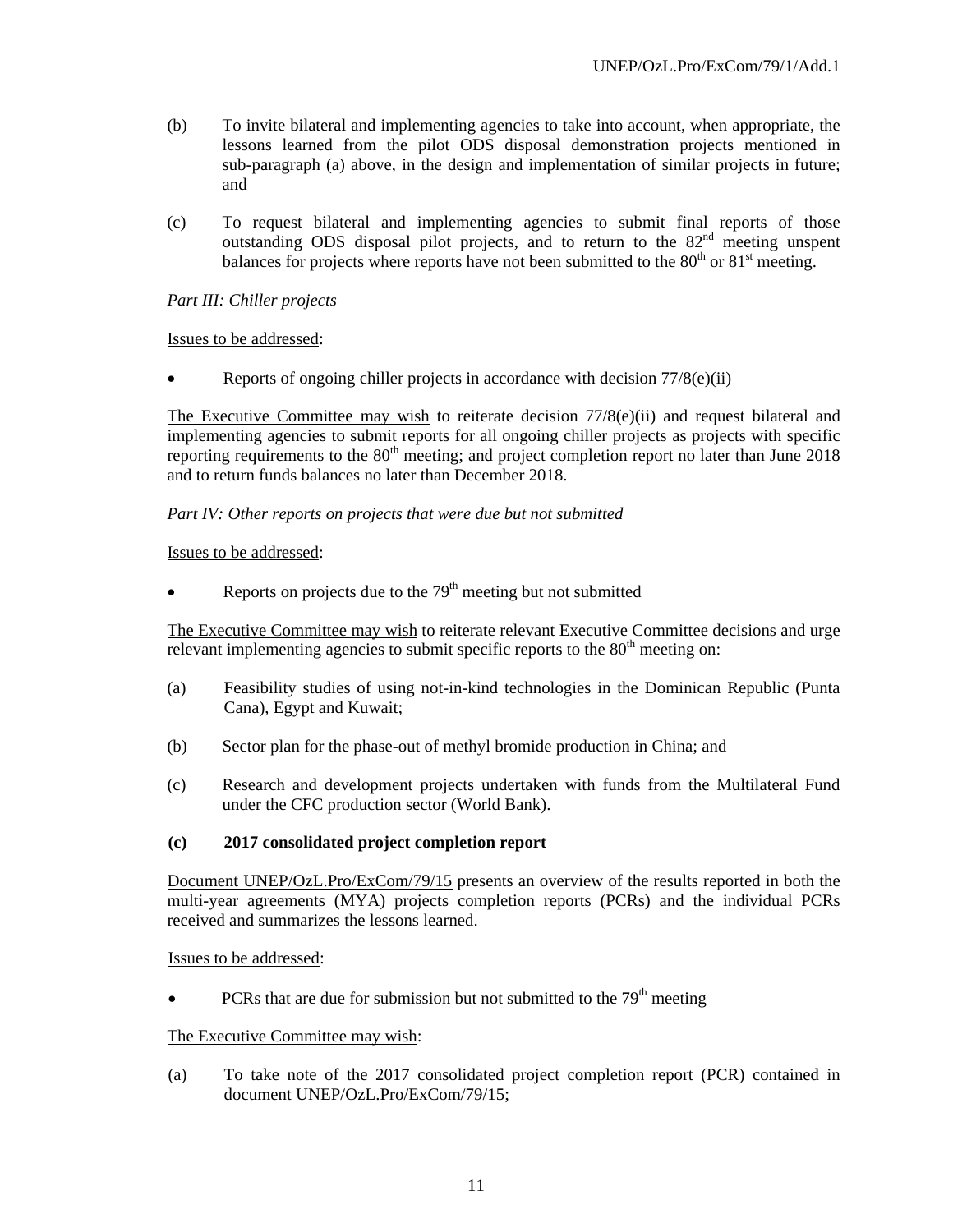- (b) To urge bilateral and implementing agencies to submit to the  $80<sup>th</sup>$  meeting PCRs for multi-year agreements (MYAs) and individual projects that were due, and if they did not submit, to provide the reasons for not doing so and the schedule for submission;
- (c) To urge lead and cooperating agencies to closely coordinate their work in finalizing their portion of PCRs to allow the lead implementing agency to submit them according to the schedule;
- (d) To urge bilateral and implementing agencies to enter clear, well written and thorough lessons when submitting their PCRs; and
- (e) To invite all those involved in the preparation and implementation of MYAs and individual projects to take into consideration the lessons learnt from PCRs when preparing and implementing future projects.

### **(d) Inventory of enterprises database report (decision 77/5)**

Document UNEP/OzL.Pro/ExCom/79/16 contains a brief status report on the Inventory of enterprises database and reports on the discussions with the bilateral and implementing agencies on the inclusion, in the Inventory of enterprises database, of relevant information relating to all the HCFC-based enterprises that had received funding from the Multilateral Fund, pursuant to decision 77/5.

### Issues to be addressed: None

The Executive Committee may wish:

- (a) To note the Inventory of enterprises database report (decision 77/5) contained in document UNEP/OzL.Pro/ExCom/79/16; and
- (b) To note that the bilateral and implementing agencies would incorporate relevant information of the HCFC-based enterprises converted with the Multilateral Fund assistance into the Inventory of enterprises database.

#### **8. Business planning:**

### **(a) Update on the status of implementation of the 2017-2019 consolidated business plan of the Multilateral Fund**

Documents UNEP/OzL.Pro/ExCom/79/17 and Add.1 provide the resource allocation of the 2017-2019 consolidated business plan as adjusted following decision 77/27(b), an update on the status of implementation of the 2017 business plan, and a projection of the resources remaining at the end of the 2015-2017 triennium. The forward commitments associated with new stage II of HPMPs and an HPPMP submitted to the 79<sup>th</sup> meeting are included in the addendum.

#### Issues to be addressed:

 HFC-related activities submitted pursuant to decision 78/3(g) that had not been included in the 2017-2019 business plans

#### The Executive Committee may wish to note:

(a) The update on the implementation of the 2017-2019 business plans contained in document UNEP/OzL.Pro/ExCom/79/17 and Add.1;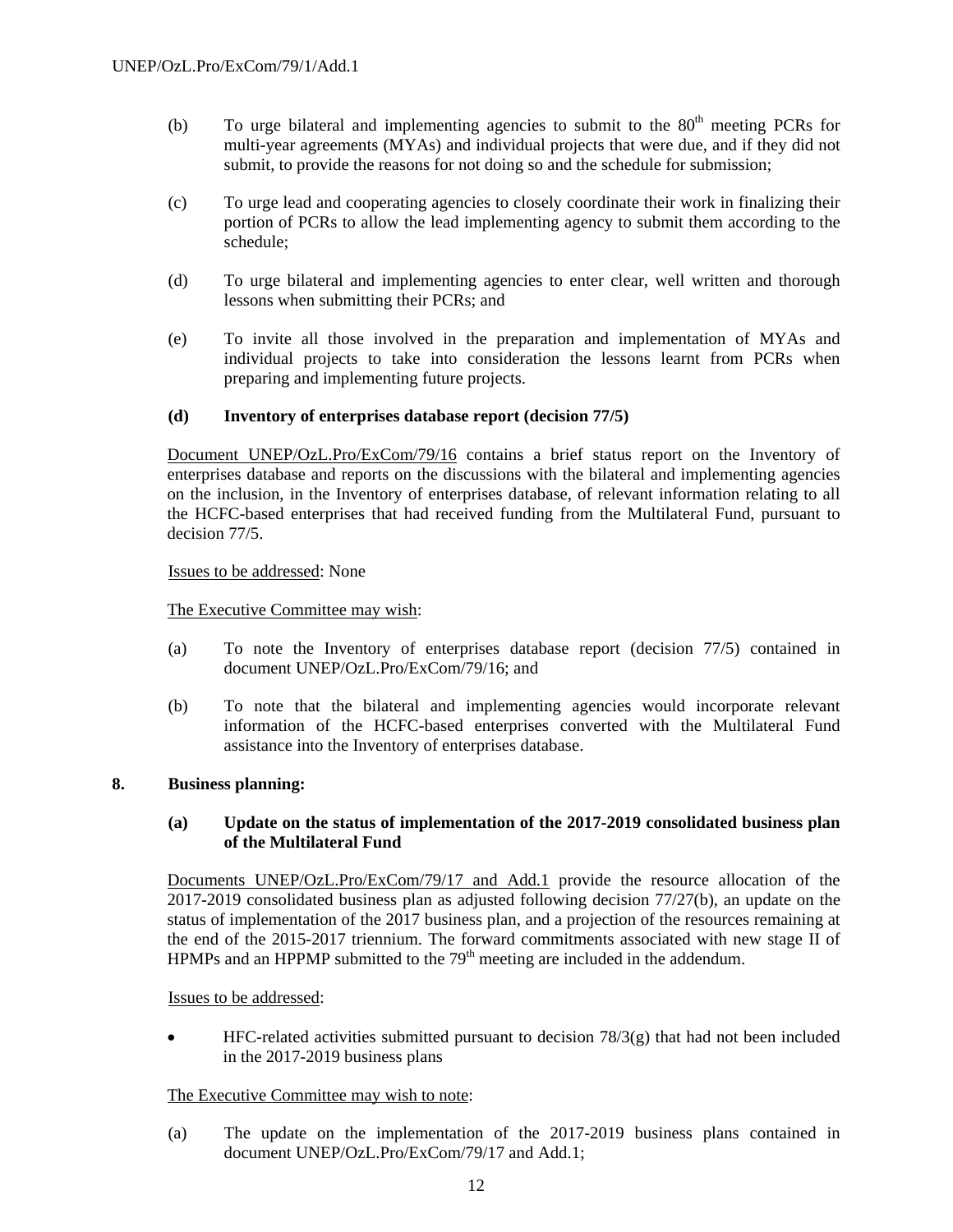- (b) That US \$9,700,228 in HFC-related activities in the manufacturing sector pursuant to decision  $78/3(g)$  was submitted to the  $79<sup>th</sup>$  meeting that had not been included in the 2017-2019 business plans; and
- (c) That an addendum will be issued to address forward commitments associated with new stage II of HCFC phase-out management plans.

# **(b) Tranche submission delays**

Document UNEP/OzL.Pro/ExCom/79/18 presents actions taken by the Secretariat in response to decisions on tranche submission delays adopted at the  $77<sup>th</sup>$  meeting; an analysis of each of the tranches that were not submitted to the  $79<sup>th</sup>$  meeting; and an analysis of tranches that were submitted to the 79<sup>th</sup> meeting but were subsequently withdrawn.

Issues to be addressed:

- Forty-one activities with tranches of HPMPs for 26 countries due for submission to the 79<sup>th</sup> meeting that were not submitted
- Reasons for delays included: Government decisions; signing of agreements; lack of verification report; changes in NOU; sufficient funds from previous tranche; and/or not meeting the 20 per cent disbursement threshold; security issues; delays from previous tranche; lead agency not ready for submission; and progress and/or financial reports not submitted
- Tranches from four countries were submitted but subsequently withdrawn due to: lack of progress and/or verification report; and pending signature of the agreement

# The Executive Committee may wish:

- (a) To note:
	- (i) The report on tranche submission delays contained in document UNEP/OzL.Pro/ExCom/79/18;
	- (ii) The information on tranche submission delays under HCFC phase-out management plans (HPMPs) submitted by the Governments of France, Germany and Japan, and UNDP, UN Environment, UNIDO and the World Bank;
	- (iii) That 24 out of 65 activities related to tranches of HPMPs due for submission to the  $79<sup>th</sup>$  meeting had been submitted on time and that eight of those activities were withdrawn following discussion with the Secretariat;
	- (iv) That relevant implementing agencies indicated that the late submission of the tranches of HPMPs due for the second meeting of 2017, and the withdrawals of the tranches submitted would have no impact, or was unlikely to have an impact on compliance with the Montreal Protocol, and that there had been no indication that any of the countries concerned were in non-compliance with the Montreal Protocol control measures; and
- (b) To request the Secretariat to send letters on the decisions on tranche submission delays to relevant Governments as indicated in Annex I to document UNEP/OzL.Pro/ExCom/79/18.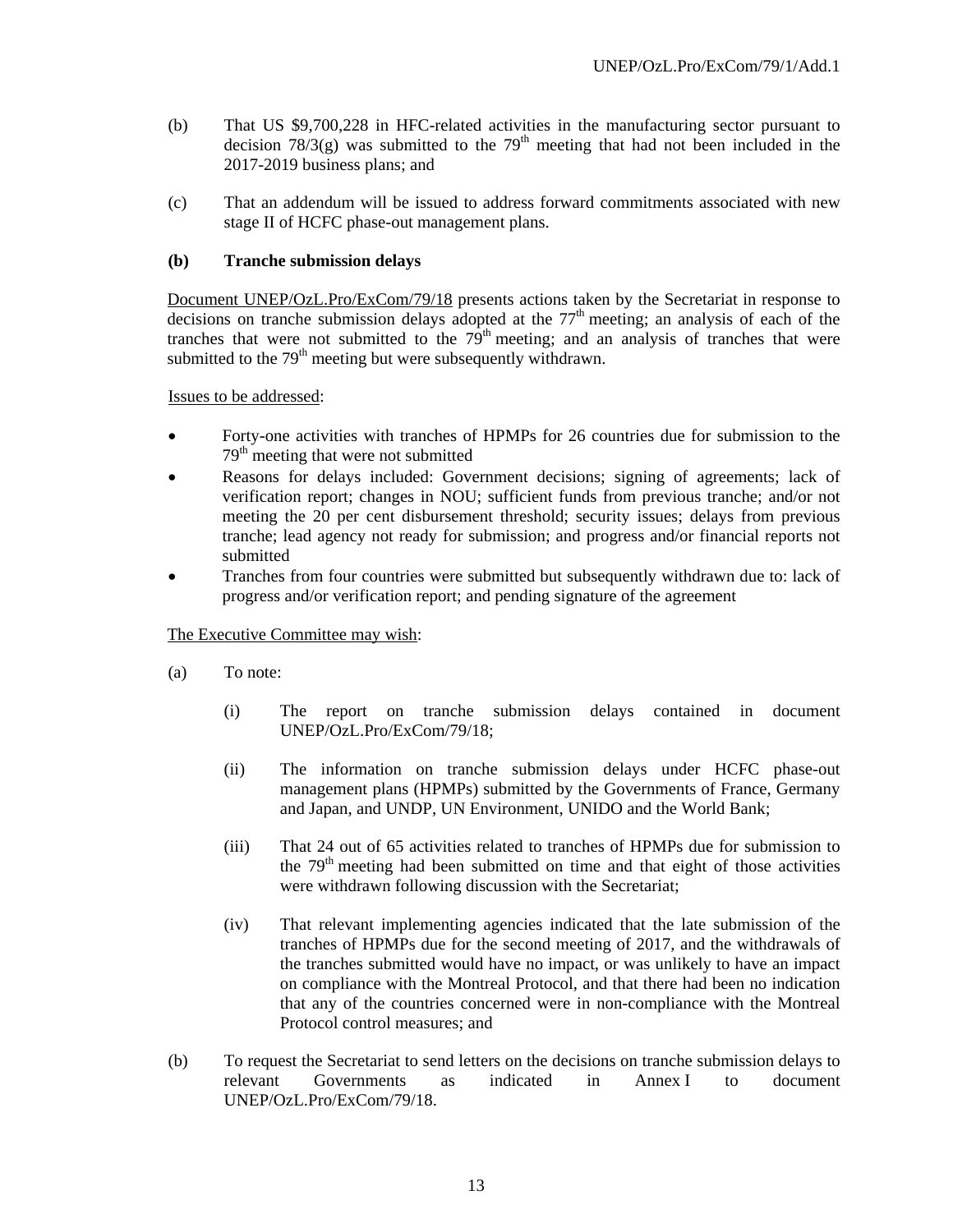# **9. Project proposals**

# **(a) Overview of issues identified during project review**

Document UNEP/OzL.Pro/ExCom/79/19: contains four sections: An analysis of the number of projects and activities submitted to the  $79<sup>th</sup>$  meeting; issues identified during the project review process; projects and activities submitted for blanket approval including verification reports of low-volume consuming (LVC) countries' compliance with their HPMP agreements; and investment projects for individual consideration. The document also informs the Committee on the review of institutional strengthening (IS) renewal requests; funding withheld pending submission of verification reports or meeting specific conditions; and the projects and activities submitted to the 79<sup>th</sup> meeting but subsequently withdrawn.

# Issues to be addressed:

- Submission of investment projects for the phase-down of HFCs pursuant to decision  $78/3(g)$
- Regulatory measures to ensure sustainability of complete phase-out of HCFCs in manufacturing sectors assisted by the Multilateral Fund

# *Submission of investment projects for the phase-down of HFCs pursuant to decision 78/3(g)*

The Executive Committee may wish to consider the investment projects to replace the use of HFC-134a used in domestic refrigeration manufacturing with R-600a in Bangladesh and Colombia and the funding requests for the preparation of investment/demonstration projects to phase-down HFC in China, Ecuador, Lebanon, Mexico, Viet Nam in light of decision 78/3(g), noting that no funding was allocated in the current triennium for those activities.

# *Regulatory measures to ensure sustainability of complete phase out of HCFCs in manufacturing sectors assisted by the Multilateral Fund*

The Executive Committee may wish to consider requesting bilateral and implementing agencies together with Article 5 countries when preparing a request of funding for complete HCFC phase-out plans in manufacturing sectors to include the necessary regulatory measures to ensure the sustainability of the complete HCFC phase-out in the sector, including policies banning the import and/or the use of HCFC for the specific sector.

# *Blanket approval*

# *Verification reports of LVC countries' compliance with their HPMP agreement*

The Executive Committee may wish to consider requesting relevant bilateral and implementing agencies to include in their respective amendments to the work programmes for submission to the  $80<sup>th</sup>$  meeting, funding for verification reports for stage I of the HPMPs in the amount of US \$30,000, plus agency support costs, for the following 15 Article 5 countries: Belize; Botswana; Comoros; Djibouti; Eritrea; Gabon; Guinea-Bissau; Oman; Palau; Samoa; Solomon Islands; Sudan; United Republic of Tanzania; Togo; and Tonga.

# *Project and activities submitted for blanket approval*

# The Executive Committee may wish:

(a) To approve the projects and activities submitted for blanket approval at the levels of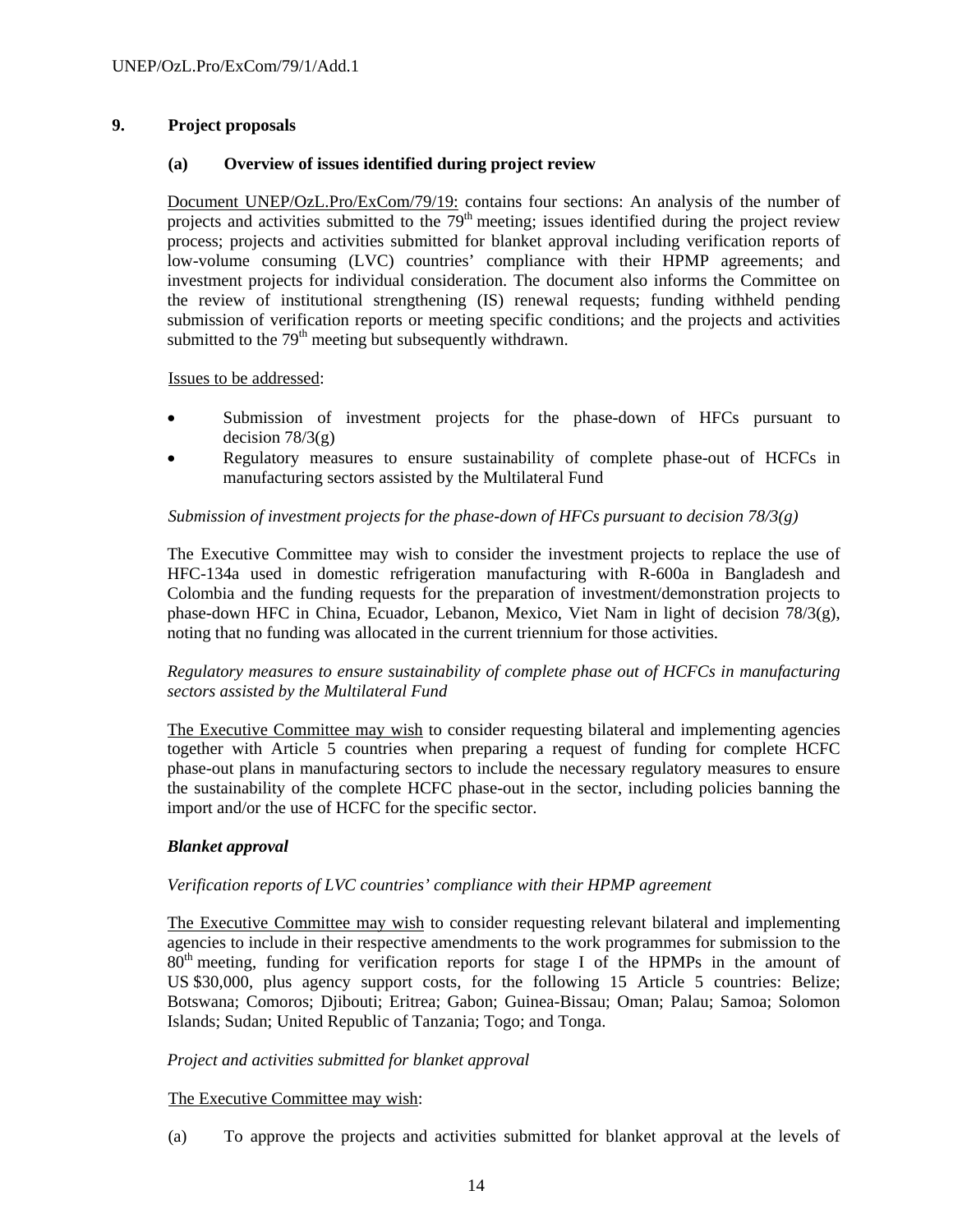funding indicated in Annex [ ] to the final report, together with the conditions or provisions included in the corresponding project evaluation documents and the conditions attached to the projects by the Executive Committee; and noting that the agreement between the Government of Afghanistan and the Executive Committee had been updated based on on the established HCFC baseline for compliance, and the transfer of the component of the Government of Germany to UNIDO; and that of the Government of Belize and the Executive Committee had been updated based on the established HCFC baseline for compliance.

(b) To decide that, for projects related to renewal of institutional strengthening, blanket approval included approval of the observations to be communicated to recipient governments contained in Annex [ ] to the final report.

# **(b) Bilateral cooperation**

Document UNEP/OzL.Pro/ExCom/79/20 provides an overview of the three requests from bilateral agencies and their eligibility for approval in light of the maximum level of bilateral cooperation available for 2017. It cross-references relevant meeting documents that include a discussion on the bilateral requests, and contains the recommendation on the year or years of assignment for bilateral cooperation.

# Issues to be addressed: None

The Executive Committee may wish to request the Treasurer to offset the costs of the bilateral projects approved at the  $79<sup>th</sup>$  meeting as follows:

- (a) US \$XX (including agency fees) against the balance of Germany's bilateral contribution for 2015-2017; and
- (b) US \$XX (including agency fees) against the balance of Italy's bilateral contribution for 2017.

# **(c) Work programmes**

# **(i) 2017 work programme of UNDP**

Document UNEP/OzL.Pro/ExCom/79/21 contains nine activities including three requests for institutional strengthening (IS) renewal projects, one request for project preparation for stage II of the HPMP, and one request for technical assistance for preparation of a verification report, for blanket approval for consideration under agenda item 9(a); and four requests for project preparation for HFC-related projects, for individual consideration.

Issues to be addressed:

 Consideration of HFC-related projects in light of guidance provided under agenda item 9(a)

The Executive Committee may wish to consider the proposals for the preparation of HFC-related projects for the manufacturing sector as listed in Table 1 of document UNEP/OzL.Pro/ExCom/79/21 in the context of its discussion of the proposals for HFC-related projects described in the document on Overview of issues identified during project review (UNEP/OzL.Pro/ExCom/79/19).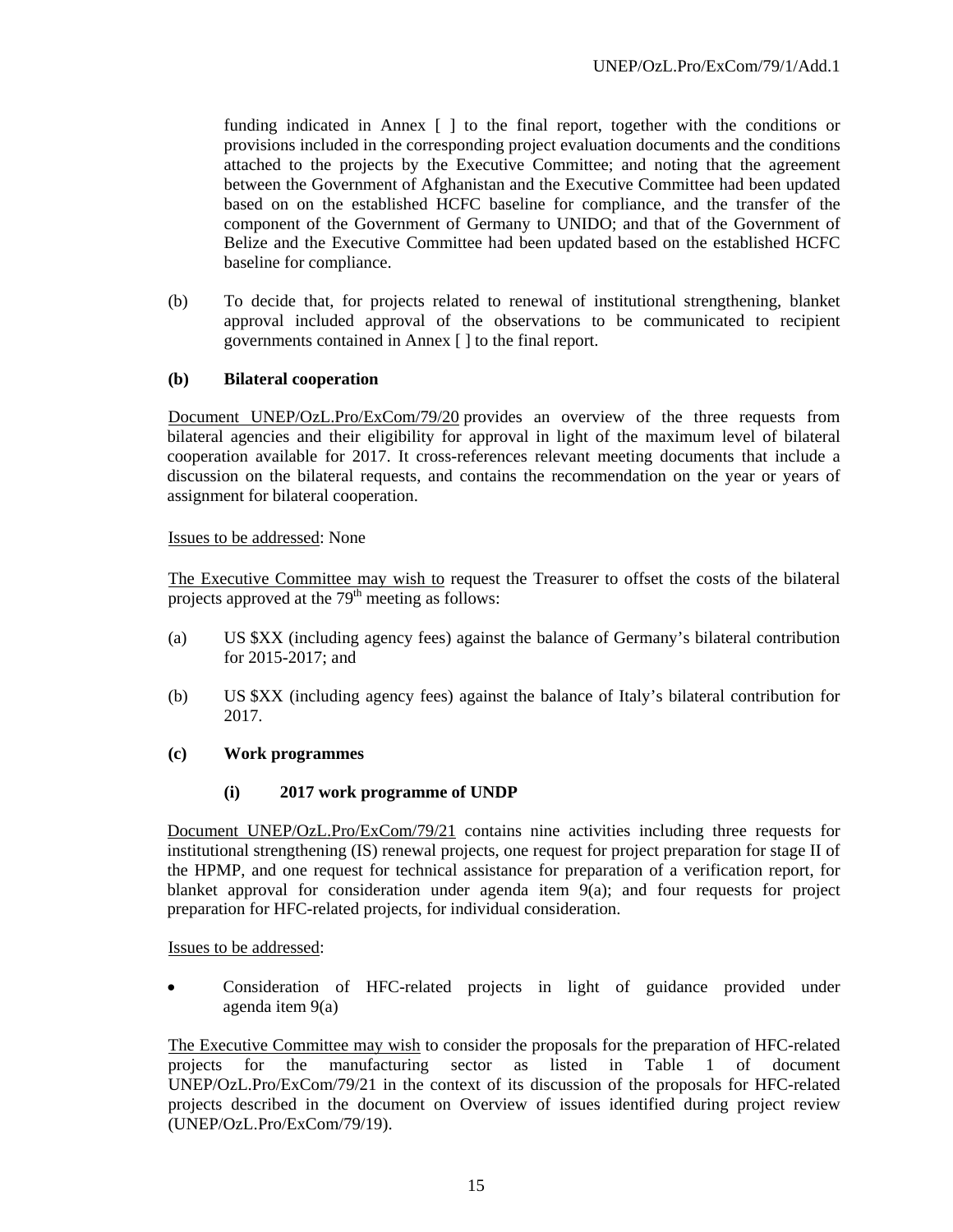# **(ii) 2017 work programme of UN Environment**

Document UNEP/OzL.Pro/ExCom/79/22 contains nine activities including eight for IS renewal projects and one for project preparation for stage II of the HPMP for consideration under agenda item 9(a) as projects for blanket approval.

Issues to be addressed: None

# **(iii) 2017 work programme of UNIDO**

Documents UNEP/OzL.Pro/ExCom/79/23 contains eight activities including two requests for IS renewal projects; two project preparation activities for stage II of an HPMP for one country for consideration under agenda item 9(a) as projects for blanket approval; and four proposals for the preparation of HFC-related demonstration projects in the manufacturing sector, for individual consideration.

Issues to be addressed:

 Consideration of HFC-related projects in light of guidance provided under agenda item 9(a)

The Executive Committee may wish to consider the proposals for the preparation of HFC-related projects for the manufacturing sector as listed in Table 1 of document UNEP/OzL.Pro/ExCom/79/23 in the context of its discussion of the proposals for HFC-related projects described in the document on Overview of issues identified during project review (UNEP/OzL.Pro/ExCom/79/19).

# **(d) Review of the overall structure of the Compliance Assistance Programme (decision77/38(c))**

Document UNEP/OzL.Pro/ExCom/79/24 was not issued.

Issues to be addressed:

 UN Environment requested that this report be submitted along with the 2018 Compliance Assistance Programme work programme due at the  $80<sup>th</sup>$  meeting.

# **(e) Investment projects**

Document UNEP/OzL.Pro/ExCom/79/19 contains the list of projects for individual consideration (see table below) considered under agenda item 9(e).

Issues to be addressed: Each project should be considered for approval individually. The project description, and the comments and recommendations of the Secretariat can be found in the relevant country project document referred to in the table below.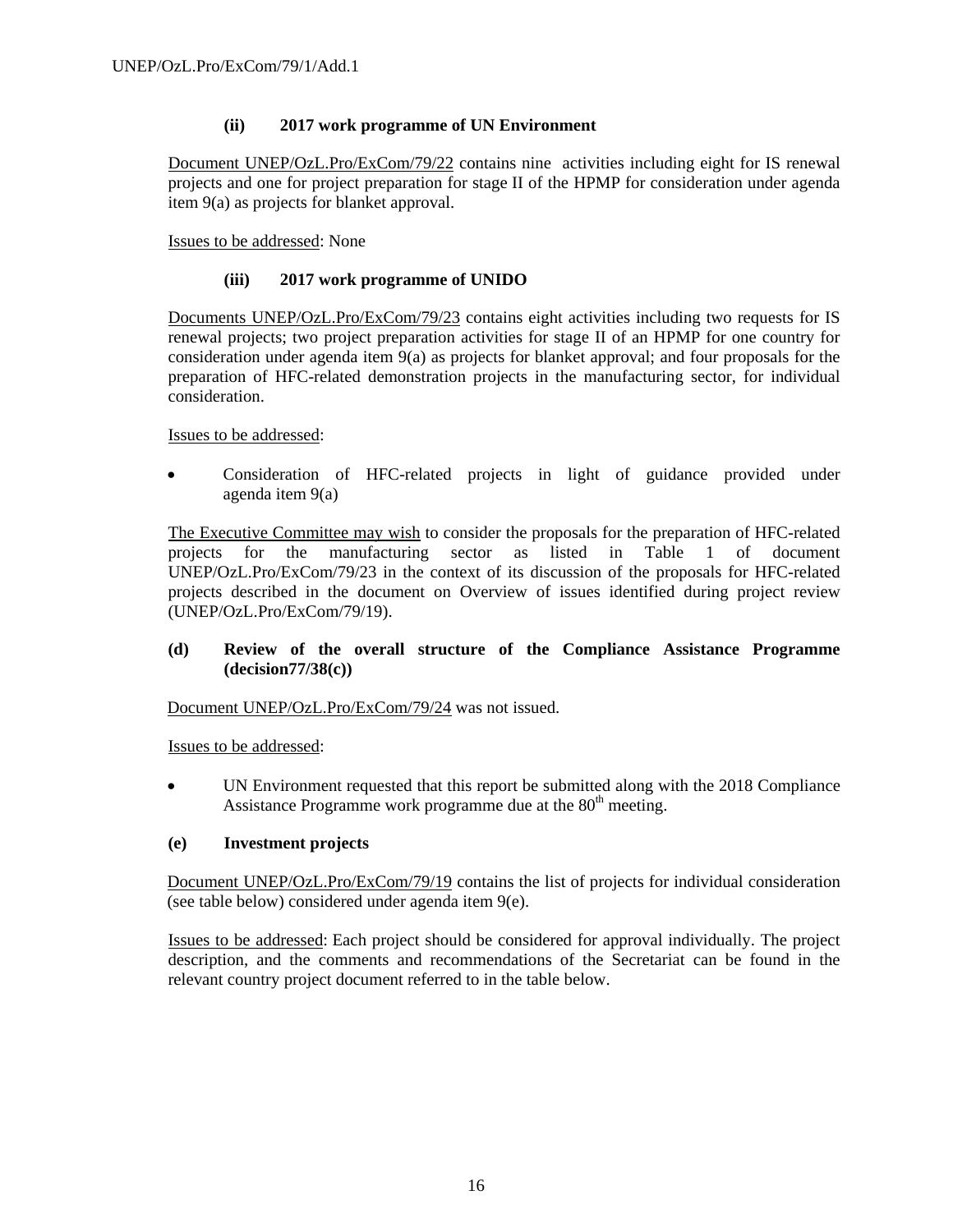| Country                                          | Project                                                    | <b>Agency</b>         | <b>ExCom</b> | <b>Issue</b>                         |
|--------------------------------------------------|------------------------------------------------------------|-----------------------|--------------|--------------------------------------|
| <b>Stage II of HPMPs</b>                         |                                                            |                       |              |                                      |
| Angola                                           | HCFC phase-out management                                  | <b>UNDP</b>           | 79/26        | All technical and cost issues        |
|                                                  | plan stage II - first tranche                              |                       |              | resolved; stage II of an HPMP        |
| Argentina                                        | HCFC phase-out management                                  | UNIDO (Lead)/         | $79/27*$     | All technical and cost issues        |
|                                                  | plan stage II - first tranche                              | World Bank/Italy      |              | resolved; stage II of an HPMP        |
| Egypt                                            | HCFC phase-out management                                  | UNIDO (Lead)/         | 79/32        | All technical and cost issues        |
|                                                  | plan stage II - first tranche                              | UNDP/                 |              | resolved; stage II of an HPMP        |
|                                                  |                                                            | <b>UN Environment</b> |              |                                      |
|                                                  |                                                            | /Germany              |              |                                      |
| <b>Stage II of the HPMP for China</b>            |                                                            |                       |              |                                      |
| China                                            | HCFC phase-out management UNDP (Lead)/                     |                       | 79/30        | Penalty clause and deadline for      |
|                                                  | plan stage II - Draft agreement                            | UN Environment/       |              | submission of tranches with a        |
|                                                  | between<br>Executive<br>the                                | UNIDO/World Bank/     |              | value below US \$5 million.          |
|                                                  | Committee and the Government                               | Germany/Italy/Japan   |              | Agency support costs                 |
|                                                  | of China                                                   |                       |              |                                      |
| Individual investment project to phase out HCFCs |                                                            |                       |              |                                      |
| Mexico                                           | HCFC phase out in extruded                                 | <b>UNDP</b>           | 79/36        | Use of flexibility clause of stage I |
|                                                  | polystyrene (XPS) foam plank                               |                       |              | of the HPMP to reallocate savings    |
|                                                  | applications                                               |                       |              | in the PU foam to convert two XPS    |
|                                                  |                                                            |                       |              | foam enterprises to HFO-1234ze.      |
|                                                  |                                                            |                       |              | Ban on use of HCFCs in XPS foam      |
|                                                  |                                                            |                       |              | manufacturing                        |
| Individual investment project to phase out HFCs  |                                                            |                       |              |                                      |
| Bangladesh                                       | Demonstration<br>for<br>the                                | <b>UNDP</b>           | 79/28        | HFC phase-down project pursuant      |
|                                                  | conversion<br>domestic<br>of                               |                       |              | decision $78/3(g)$                   |
|                                                  | refrigerator<br>manufacturing<br>facility from HFC-134a to |                       |              |                                      |
|                                                  | isobutane as a refrigerant and                             |                       |              |                                      |
|                                                  | compressor<br>conversion<br>of                             |                       |              |                                      |
|                                                  | manufacturing facility from                                |                       |              |                                      |
|                                                  | HFC-134a-based compressors                                 |                       |              |                                      |
|                                                  | to isobutane-based compressors                             |                       |              |                                      |
|                                                  | at Walton Hitech Industries                                |                       |              |                                      |
|                                                  | Limited ("Walton")                                         |                       |              |                                      |
| Colombia                                         | Conversion from HFC-134a to                                | <b>UNDP</b>           | 79/31        | HFC phase-down project pursuant      |
|                                                  | isobutane in the manufacture of                            |                       |              | decision $78/3(g)$                   |
|                                                  | domestic refrigerators at Mabe                             |                       |              |                                      |

#### **Projects submitted for individual consideration**

\*Document also includes a tranche request for stage I of the HPMP, which is for blanket approval.

# **10. Report on the review of the administrative cost regime and its core unit funding budget (decision 75/69)**

Document UNEP/OzL.Pro/ExCom/79/43 presents an overview of administrative cost under the United Nations system and under the Multilateral Fund; the reporting formats currently used by the Compliance Assistance Programme and the core units of UNDP, UNIDO and the World Bank, and a proposed revised format; an outlook of the administrative cost regime for the 2018-2020 triennium including the implication of changing the levels of the agency support costs for the two largest projects of the Multilateral Fund for the 2018-2020 business plan. It includes observations and a recommendation. Annexes I to IV contain, respectively: a summary of the administrative cost regimes of the Multilateral Fund; the proposed revised format for reporting administrative costs; the terms of reference for the review of the administrative cost regime and its core unit funding budget; and the questionnaire for the administrative cost study.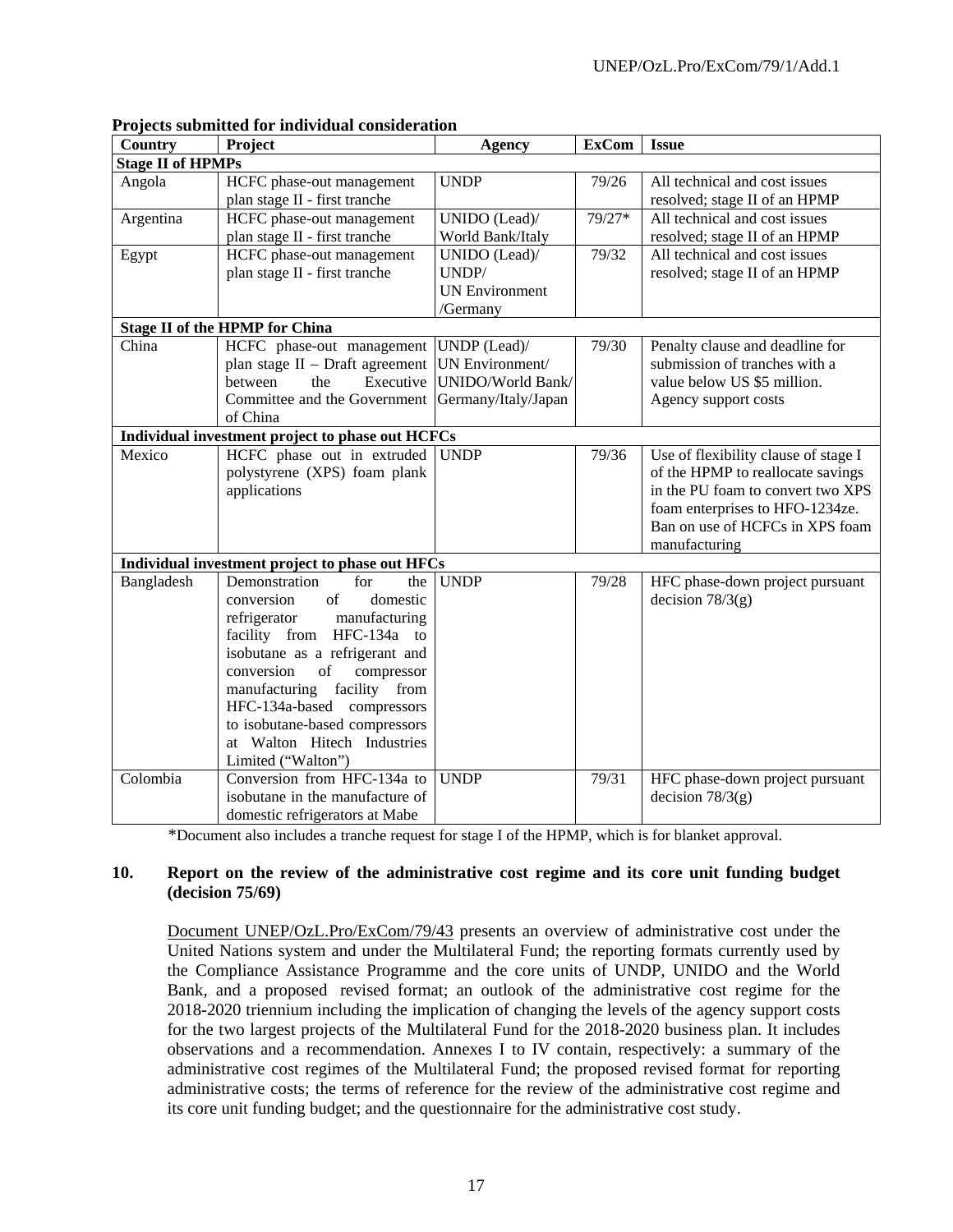# Issues to be addressed:

- Whether to maintain the current administrative cost regime
- Revision of the reporting format for the core units of the implementing agencies
- Level of administrative costs for implementing agencies for the 2018-2020 and later years

# The Executive Committee may wish:

- (a) To note the outcome of the review of the administrative cost regime and its core unit funding budget (decision 75/69(b)) contained in document UNEP/OzL.Pro/ExCom/79/44;
- (b) To note with appreciation the information provided by the implementing agencies through the questionnaire that was developed to collect information on administrative costs;
- (c) To consider maintaining the current administrative cost regime of the Multilateral Fund for the 2018-2020 triennium and keep it under review as relevant for subsequent triennia;
- (d) To request UNDP, UNIDO and the World Bank to present their annual report on core unit funding using the revised format contained in Annex II to the present document; and
- (e) To request the Secretariat to continue monitoring the administrative costs regime and report back to the Executive Committee, as relevant.

# **11. Matters related to the Kigali Amendment to the Montreal Protocol**

# **(a) Status of additional contributions to the Multilateral Fund (decision 78/1(c))**

Document UNEP/OzL.Pro/ExCom/79/44 provides information on the status of additional contributions, pledged by a group of donor countries intended to provide fast-start support for the implementation of the HFC phase-down, in accordance with decision 78/1(c).

Issues to be addressed: None

The Executive Committee may wish:

- (a) To note the report by the Treasurer on the status of additional contributions as contained in document UNEP/OzL.Pro/ExCom/79/44;
- (b) Further to note with appreciation the non-Article 5 countries that had made payments to provide fast-start support for the implementation of the HFC phase-down; and
- (c) To request the Treasurer to report to the Executive Committee on the status of the additional contributions for fast-start support separately from other pledged contributions to the Multilateral Fund to the  $80<sup>th</sup>$  meeting

# **(b) Overall analysis of the results of the surveys of ODS alternatives (decision 74/53)**

Documents UNEP/OzL.Pro/ExCom/79/45 and Corr.1 were prepared in accordance with decision 74/53(h) and provide an overview of the 57 reports on surveys on ODS alternatives that were submitted prior to 8 May 2017 (out of 127 approved); a brief description of the methodology followed; broad observations by the Secretariat; preliminary information on alternatives to ODS, particularly related to HFCs, and the distribution of the consumption by sector and subsector; a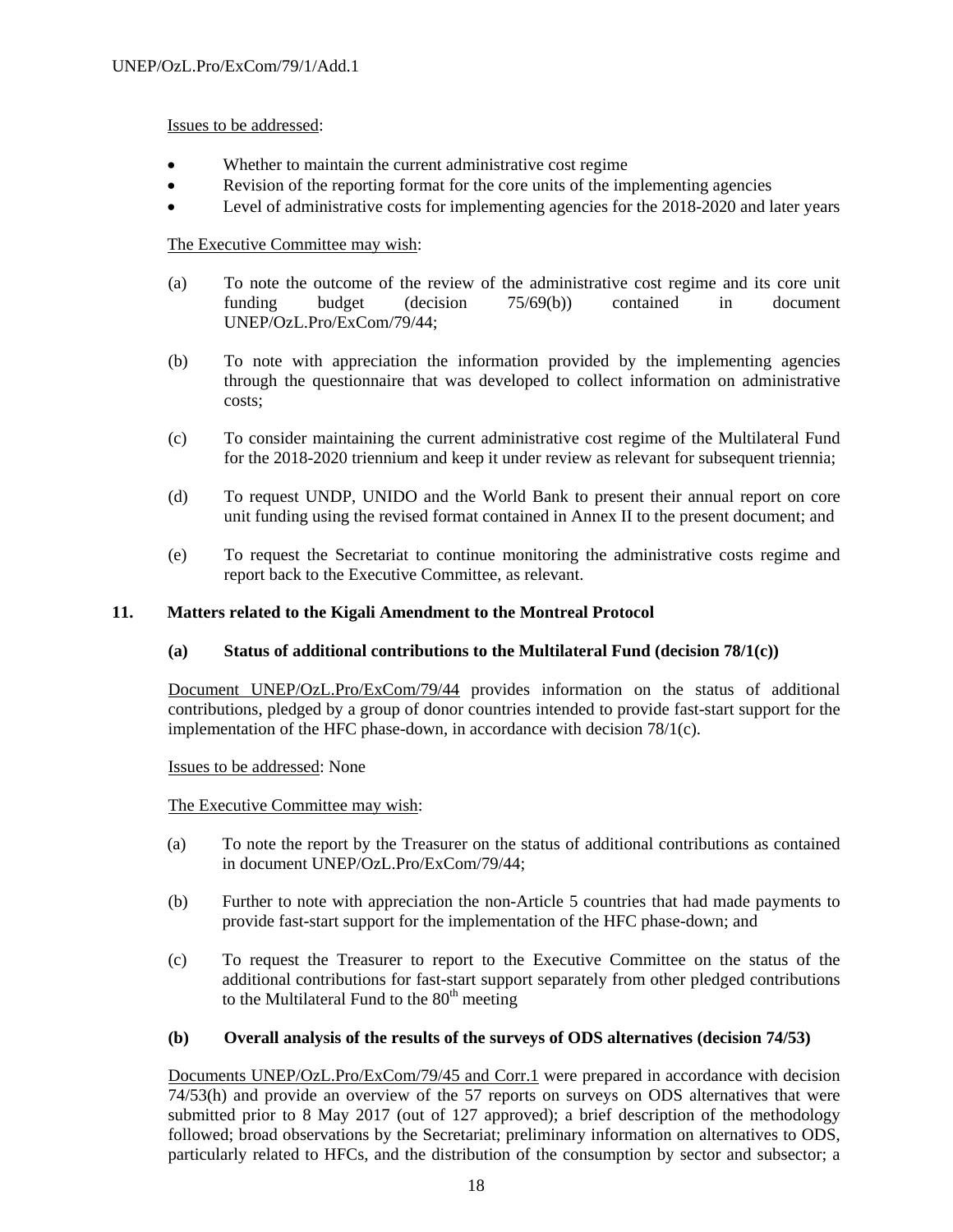forecast of ODS alternatives consumption up to 2030; and a recommendation. Annex I to the document provides tabular information on HFC consumption from surveys on ODS alternatives from 57 Article 5 countries, and Annex II provides a list of Article 5 countries with approved funding to conduct surveys on ODS alternatives.

### Issues to be addressed:

Submission of outstanding surveys on ODS alternatives by 18 September 2017

# The Executive Committee may wish:

- (a) To note the overall preliminary analysis of the results of the surveys of ODS alternatives contained in documents UNEP/OzL.Pro/ExCom/79/45 and Corr.1;
- (b) To urge bilateral and implementing agencies to work with relevant Article 5 countries to complete and submit all outstanding surveys on ODS alternatives, no later than 18 September 2017, noting that unspent balances of surveys not submitted to the  $80<sup>th</sup>$  meeting would be returned to the  $81<sup>st</sup>$  meeting in line with decision 78/2(c); and
- (c) To request the Secretariat to submit an updated overall analysis of the results of the surveys of ODS alternatives to include the reports that would be submitted to the Secretariat no later than 18 September 2017, to the  $80<sup>th</sup>$  meeting.

# **(c) Development of the cost guidelines for the phase-down of HFCs in Article 5 countries:**

# **(i) Draft criteria for funding (decision 78/3)**

Document UNEP/OzL.Pro/ExCom/79/46 is prepared pursuant to decision 78/3 and consists of three sections, each of which reference relevant paragraphs of document UNEP/OzL.Pro/ExCom/78/5 describing the relevant element of decision XXVIII/2, and the paragraphs of document UNEP/OzL.Pro/ExCom/78/11 reflecting the Executive Committee discussions at the 78<sup>th</sup> meeting: overarching principles and timelines for which no consensus was reached at the 78<sup>th</sup> meeting; further discussions on specific elements of decision XXVIII/2 about which a common understanding had been reached at the  $78<sup>th</sup>$  meeting; and, recommendations. Annexes contain: a draft template of the cost guidelines for the phase-down of HFCs as at the close of the  $78<sup>th</sup>$  meeting; discussions by Executive Committee members under agenda item  $6(a)(i)$  on the draft criteria for funding; and decision 78/3 on the cost guidelines for the phase-down of HFCs in Article 5 countries.

# Issues to be addressed:

 Consideration of the draft costs guidelines for the phase-down of HFCs in Article 5 countries

# The Executive Committee may wish:

(a) To take note of the draft criteria for funding HFC phase-down contained in Annex I of document UNEP/OzL.Pro/ExCom/79/46;

# In relation to overarching principles and timelines

(b) To develop guidelines for funding the phase-down of HFC consumption and production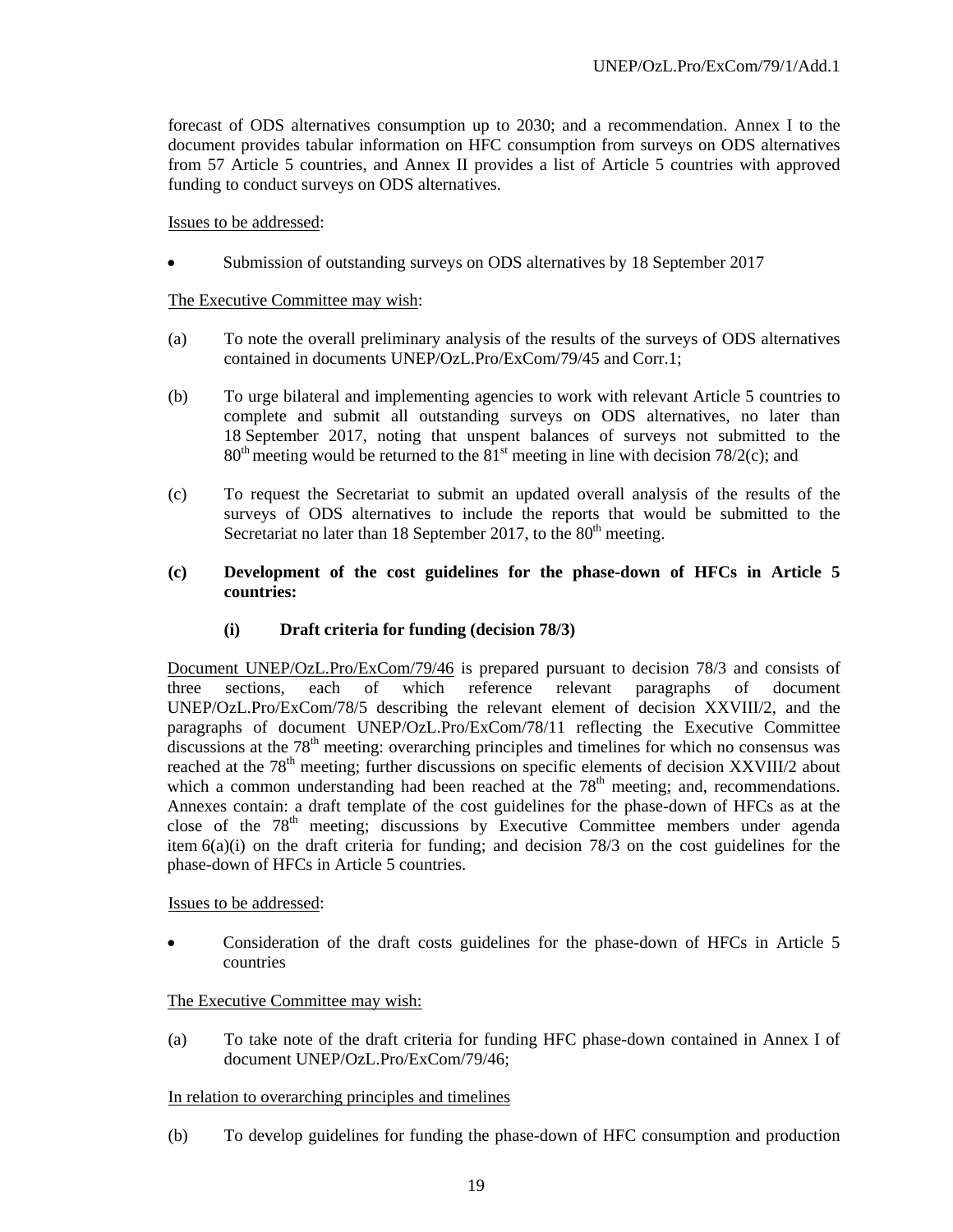for submission to the Thirtieth Meeting of the Parties in 2018, and to finalize the guidelines as soon as possible thereafter, taking into account the views and input provided by the Parties;

- (c) To agree that, in line with paragraph 11 of decision XXVIII/2, the Chair of the Executive Committee would report in relation to the HFC phase-down:
	- (i) To the Twenty-Ninth Meeting of the Parties on the progress of the Executive Committee in developing cost guidelines for funding HFC phase-down;
	- (ii) To future Meetings of the Parties on cases where Executive Committee deliberations had resulted in a change in a national strategy or a national technology choice submitted to the Executive Committee;
- (d) To agree on the following prerequisites for an Article 5 country to access Multilateral Fund funding other than for enabling activities for the phase-down of HFC consumption:
	- (i) Ratification, acceptance, or accession to the Kigali Amendment;
	- (ii) Establishment of an agreed starting point for a sustained aggregate reduction in HFC consumption, on the understanding that any phase-down of HFCs resulting from any project that might be approved by the Executive Committee would be deducted from the country's starting point;
- (e) To agree that institutions and capacities in Article 5 countries developed with Multilateral Fund assistance for the phase-out of ODS should be used to the extent possible for the phase-down of HFCs, as appropriate;
- (f) To agree that the existing policies and guidelines of the Multilateral Fund for funding the phase-out of ODS would be applicable to the funding of HFC phase-down unless decided otherwise by the Executive Committee;

In relation to elements of decision XXVIII/2 with common understanding reached at the  $78<sup>th</sup>$  meeting

(g) To note that the text of the elements of decision XXVIII/2 contained in paragraph 13 on flexibility in implementation that enables parties to select their own strategies and priorities in sectors and technologies; paragraph 17 on cut-off date for eligible capacity; paragraph 18 on second and third conversions; and paragraph 15(a) on eligible incremental costs in the consumption manufacturing sector, have been moved to the draft template of the cost guidelines contained in Annex I to document UNEP/OzL.Pro/ExCom/79/46;

In relation to sustained aggregate reductions in HFC consumption and production

- (h) To include paragraph 19 of decision XXVIII/2 in the relevant section of the draft cost guidelines for the phase-down of HFCs;
- (i) To use the following methodology [to be proposed by the Executive Committee] for determining the starting point for sustained aggregate reduction in HFC consumption and production, noting that the starting should be expressed in  $[CO<sub>2</sub>$  equivalents and/or metric tonnes];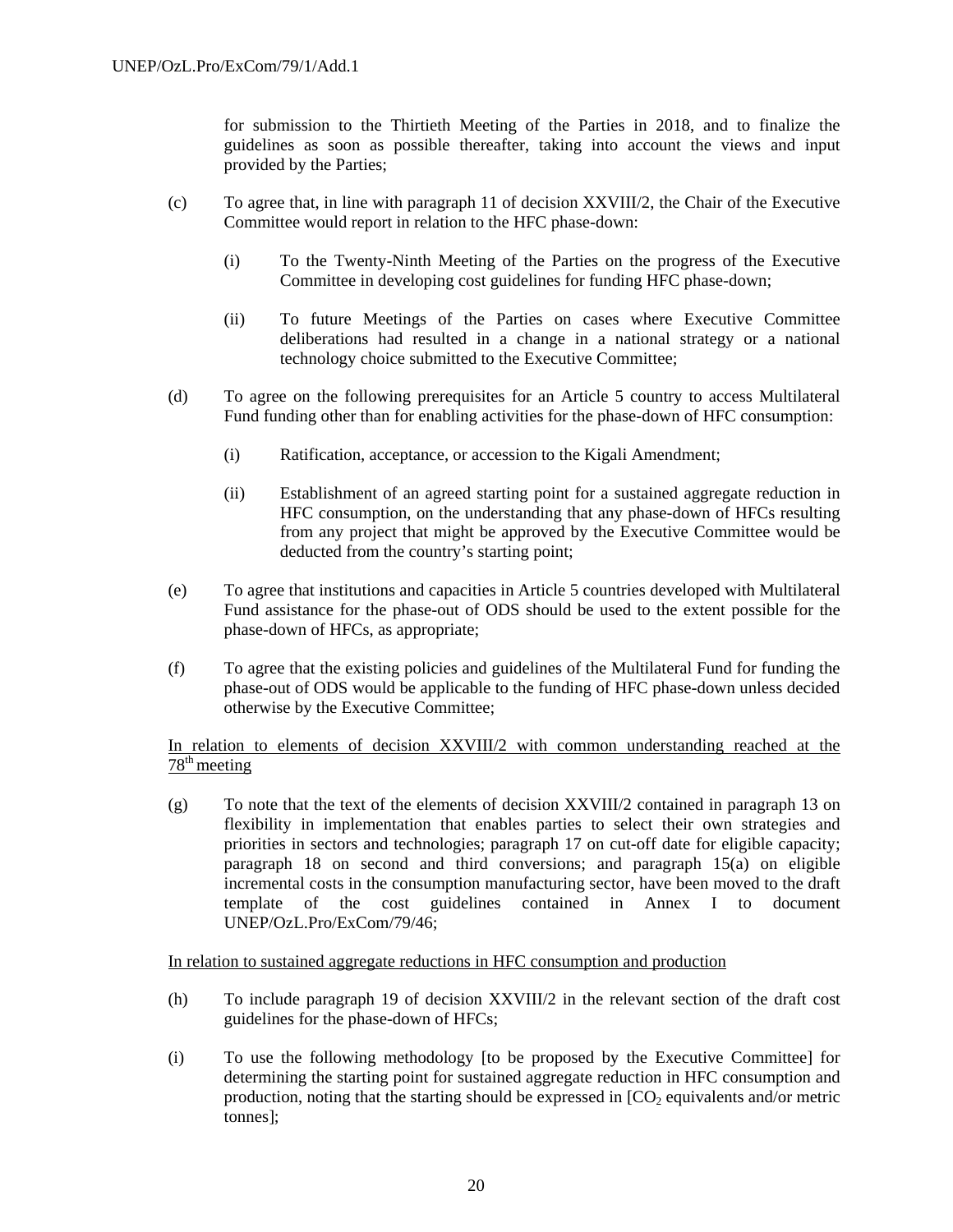#### In relation to eligible incremental costs

#### *Consumption manufacturing sector*

- (j) To note that paragraphs (k) to (n) supersede decision  $78/3(g)$  and (h);
- (k) To consider approving a limited number of HFC-related projects in the manufacturing sector only, without prejudice to different kinds of technology, no later than at the first meeting of 2019, to allow the Executive Committee to gain experience in the incremental capital costs and incremental operating costs that might be associated with phasing down HFCs, on the understanding:
	- (i) That any Article 5 country that submitted a project should have ratified the Kigali Amendment or submitted a formal letter to the Fund Secretariat indicating the government's intention to ratify the Amendment;
	- (ii) That no further funding would be available to any Article 5 country that submitted a project until the instrument of ratification, acceptance or approval had been received by the depositary at the United Nations Headquarters in New York;
	- (iii) That any amount of HFC reduced as a result of the project would be deducted from the starting point;
	- (iv) That potential projects should be included in the bilateral and implementing agencies' 2018 to 2020 business plans for submission at the  $80<sup>th</sup>$  meeting or 2019 to 2021 business plans for submission at the last meeting of 2018;
	- (v) That priority would be given to project proposals related to the air-conditioning and refrigeration manufacturing sectors, and project proposals in other manufacturing sectors would be considered on a case-by-case basis;
	- (vi) That the submitted projects should consider appropriate geographic distribution;
	- (vii) That projects must be fully implemented no later than two years from the time of their approval; the relevant project completion reports would be comprehensive with detailed information on the eligible incremental capital costs (ICC) and incremental operating costs (IOC) incurred during the conversion; and that any remaining funds would be returned to the Multilateral Fund no later than one year after the date of project completion as per the project proposals;
	- (viii) That a total funding of [US \$ to be decided] would be available for such project proposals and would include project preparation and agency support costs;
- (l) To consider costs and savings related to opportunities for further avoiding HFCs in HCFC phase-out activities and how they could be addressed;
- (m) To consider whether or not to request to the Secretariat to undertake the following additional work:
	- (i) To prepare a document for the  $[81<sup>st</sup>$  meeting] featuring a table summarizing the projects approved so far for the consumption manufacturing sector, and including information on the technology used, the ICC and IOC approved,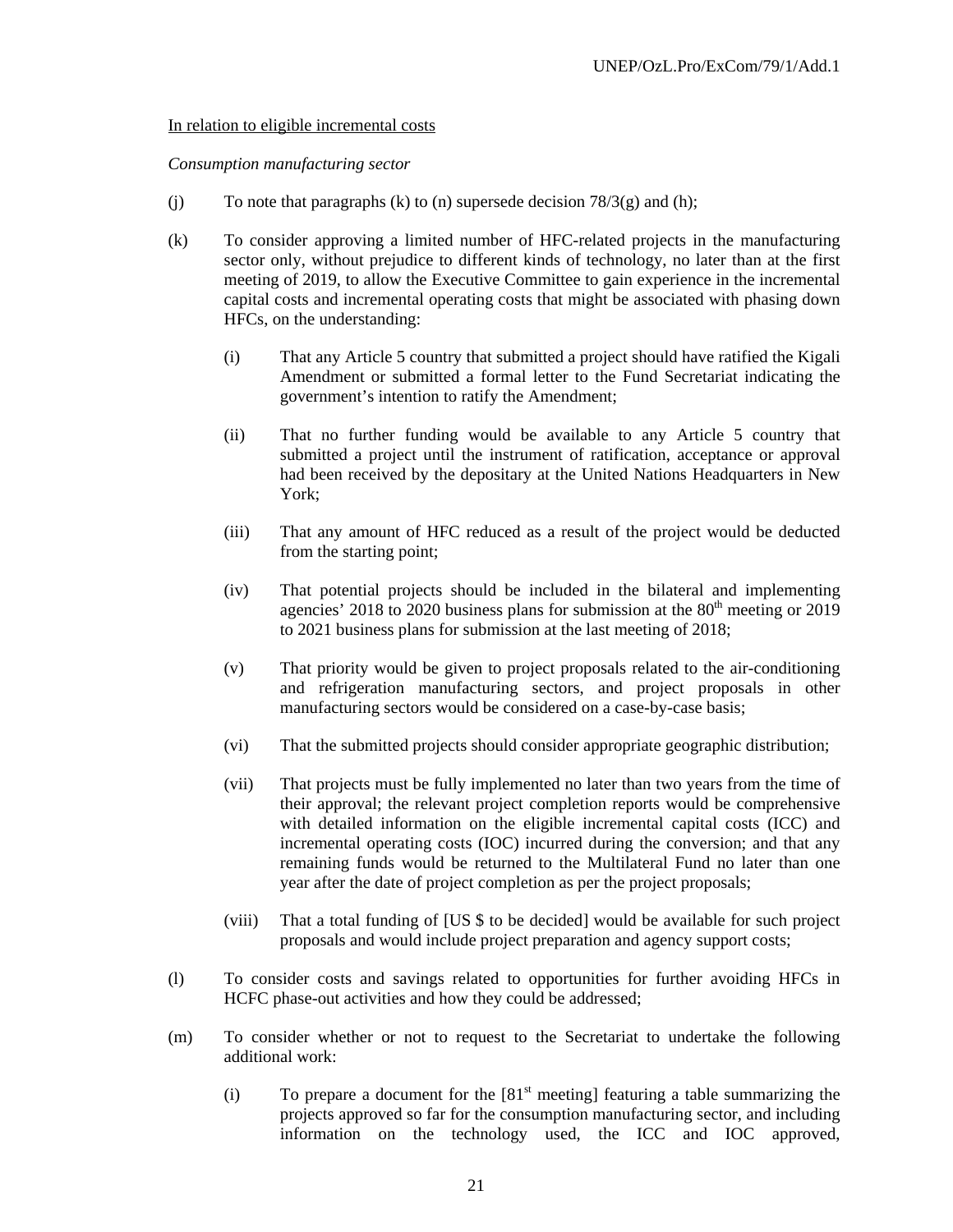cost-effectiveness, and the lessons learned, including cases where low-global warming potential (GWP) technologies could not be selected;

- (ii) To prepare a document for the  $[81<sup>st</sup>$  meeting] compiling information on the various types of technical assistance activities approved so far by the Multilateral Fund, including the level of funding approved;
- (n) To gather additional information for determining the ICC and IOC of conversions, through [requesting a review by the Secretariat, in consultation with the bilateral and implementing agencies/consulting independent experts, with terms of reference to be decided/developing a list of major equipment items required for conversions by sector and their likely costs];

#### *Production sector*

- (o) In accordance with paragraph 15(b) of decision XXVIII/2 to make the following categories of costs eligible and to include them in the cost calculation associated with the phase-down of HFCs in the production sector contained in [Annex ##] to the Report of the 79<sup>th</sup> meeting of the Executive Committee:
	- (i) Lost profit due to the shutdown/closure of production facilities, as well as production reduction;
	- (ii) Compensation for displaced workers;
	- (iii) Dismantling of production facilities;
	- (iv) Technical assistance activities;
	- (v) Research and development related to the production of low-GWP or zero-GWP alternatives to HFCs with a view to lowering the costs of alternatives;
	- (vi) Costs of patents and designs or incremental costs of royalties;
	- (vii) Costs of converting facilities to produce low-GWP or zero-GWP alternatives to HFCs when technically feasible and cost-effective;
	- (viii) Costs of reducing emissions of HFC-23, a by-product from the production process of HCFC-22, by reducing its emission rate in the process, destroying it from the off-gas, or by collecting and converting it to other environmentally safe chemicals; such costs should be funded by the Multilateral Fund to meet the obligations of Article 5 Parties specified under the Amendment;
- (p) To consider whether to continue discussing cost guidelines for the production sector or to request the Sub-group on the Production Sector to do so and to report back to the Executive Committee once the draft guidelines have been finalized;

#### *Refrigeration servicing sector*

(q) In accordance with paragraph 15(c) of decision XXVIII/2 to make the following categories of costs eligible and to include them in the cost calculation associated with the phase-down of HFCs in the refrigeration servicing sector contained in [Annex ##] to the Report of the  $79<sup>th</sup>$  meeting of the Executive Committee: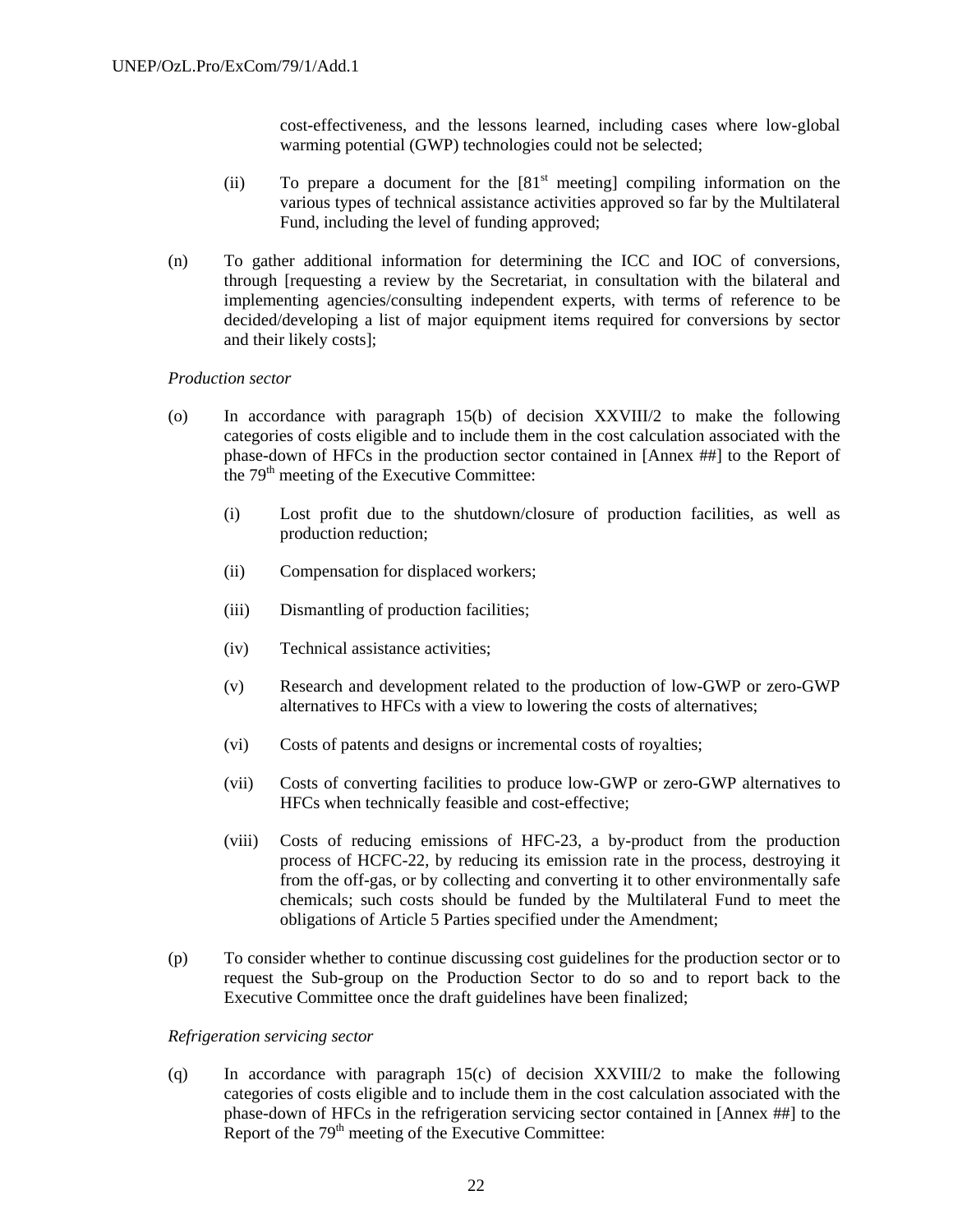- (i) Public-awareness activities;
- (ii) Policy development and implementation;
- (iii) Certification programmes and training of technicians on safe handling, good practice and safety in respect of alternatives, including training equipment;
- (iv) Training of customs officers;
- (v) Prevention of illegal trade of HFCs;
- (vi) Servicing tools;
- (vii) Refrigerant testing equipment for the refrigeration and air-conditioning sector;
- (viii) Recycling and recovery of HFCs;
- (r) To request the Secretariat to prepare a preliminary document for a future meeting [taking into account the results of the evaluation of the SMEO and] in cooperation with bilateral and implementing agencies, on all aspects related to the refrigeration servicing sector, taking into account:
	- (i) Previous policy documents, case studies, monitoring and evaluation reviews, the work undertaken by bilateral and implementing agencies in developing and implementing training and technical assistance programmes, in particular the partnership that the Compliance Assistance Programme had established with world-recognized training and certification institutes;
	- (ii) Analysis of the existing capacities in Article 5 countries with the funding approved so far for the refrigeration servicing sector and how those could be utilized for HFC phase-down; results of funded recovery, recycling and reclamation activities and their potential to reduce refrigerant emissions; and the extent of the involvement of the private sector (e.g. equipment, components and refrigerant suppliers) in introducing and adopting low-GWP technologies in the servicing sector;
- (s) To request the Secretariat to prepare a preliminary document for a future meeting [taking into account the results of the evaluation of the SMEO and] in cooperation with bilateral and implementing agencies, covering key aspects for the development of a set of specific training and testing modules for customs officers and refrigeration and air-conditioning service technicians that would be used as the basis for training programmes provided under the Multilateral Fund in Article 5 countries, including costs and implementation modalities;

#### In relation to other costs

(t) To include paragraph 25 of decision XXVIII/2 in the relevant section of the draft template of the cost guidelines for the phase-down of HFCs contained in [Annex ##] to the Report of the  $79<sup>th</sup>$  meeting of the Executive Committee;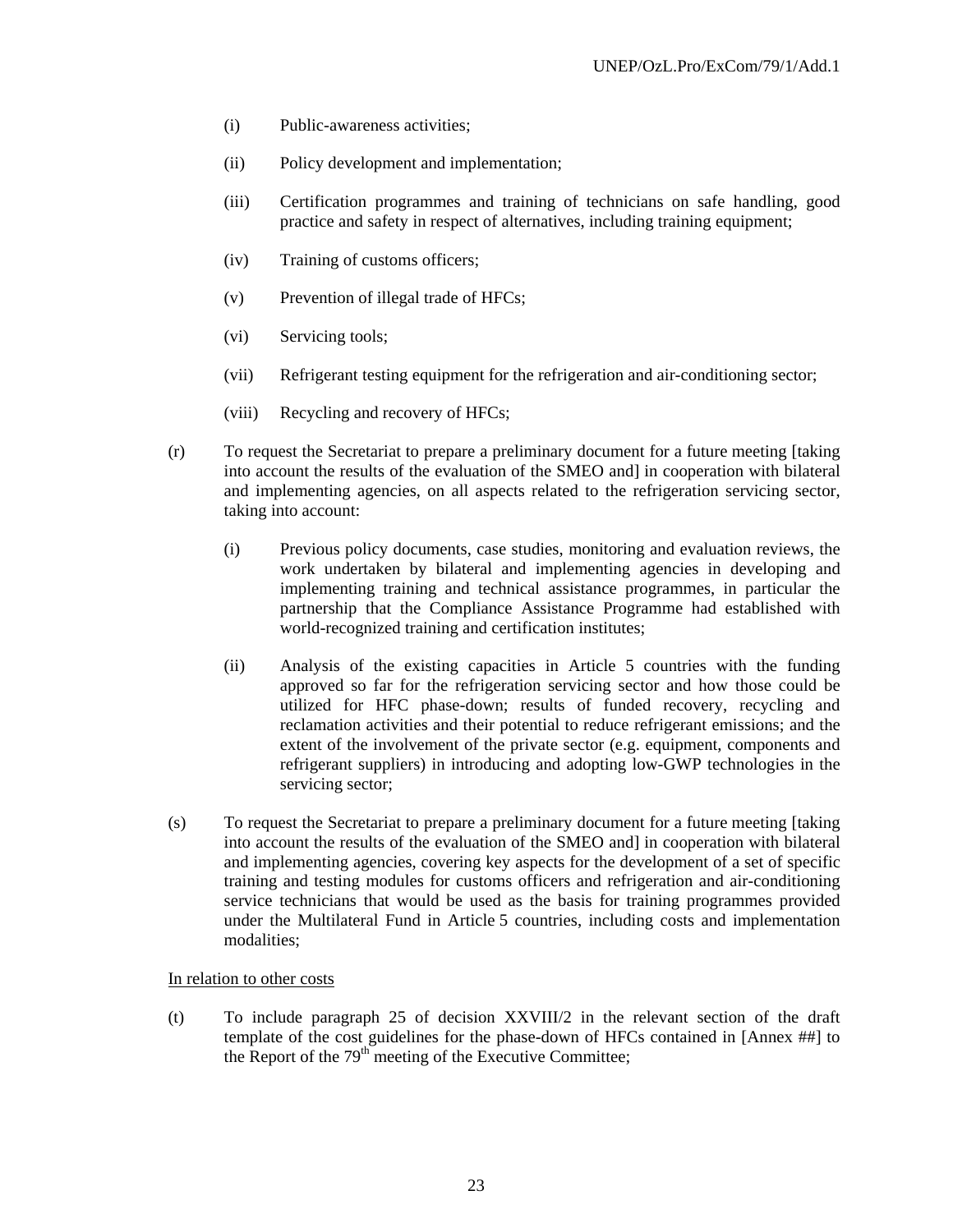### In relation to energy efficiency

- (u) To include paragraph 22 of decision XXVIII/2 in the relevant section of the draft template of the cost guidelines for the phase-down of HFCs contained in [Annex ##] of the Report of the  $79<sup>th</sup>$  meeting of the Executive Committee;
- (v) To request the Secretariat to prepare, for the  $[81<sup>st</sup>$  meeting], a document on issues associated with maintaining and/or enhancing the energy efficiency of low-GWP or zero-GWP replacement technologies and equipment when phasing down HFCs, including:
	- (i) Incremental costs for maintaining and/or enhancing energy efficiency in the manufacturing and servicing of refrigeration and air-conditioning equipment, including in situ manufacturing;
	- (ii) Pay-back periods and economic benefits associated with energy-efficiency improvements in the refrigeration and air-conditioning sector;
	- (iii) Possible modalities for funding including operational modalities for co-funding with other institutions at national and global level, in order to maintain and/or enhance energy efficiency and address associated challenges in the refrigeration and air-conditioning sector;
	- (iv) Requirements for establishing minimum energy-efficiency standards, including the testing and verification of energy efficiency in equipment;
	- (v) The institutional and regulatory framework needed in Article 5 countries to support and monitor improvements in energy efficiency, including in the refrigeration and air-conditioning servicing sector;
	- (vi) To consider, when preparing the document, the four European Union directives for reducing greenhouse gas emissions in Europe on Energy Efficiency, Ecodesign, Energy Performance of Buildings and Industrial Emissions, to determine the best available technologies;
- (w) To consider whether or not to allocate [US \$ to be decided] to the Secretariat to accomplish the tasks identified in subparagraph (v) above;

#### In relation to capacity building to address safety

(x) To note that capacity building to address safety is being addressed in the context of the consumption manufacturing and the refrigeration servicing sectors;

# In relation to disposal

(y) To consider whether to further discuss matters related to disposal at a future meeting; and

# In relation to the eligibility of Annex F substances subject to high ambient temperature exemptions

(z) To include paragraph 35 of decision XXVIII/2 in the relevant section of the draft template of the cost guidelines for the phase-down of HFCs contained in Annex I to the present report.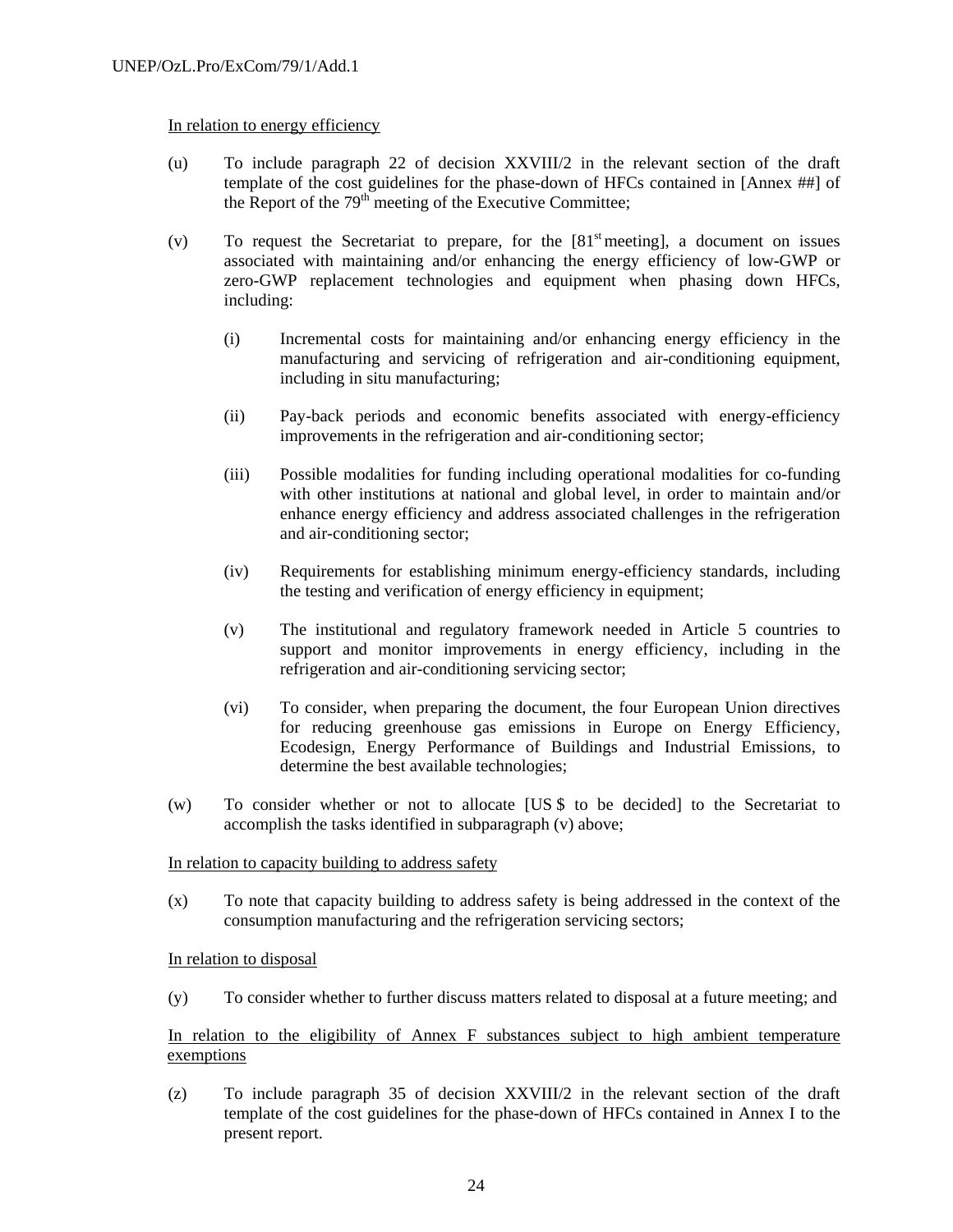# **(ii) Draft guidelines on enabling activities (decision 78/4(a))**

Document UNEP/OzL.Pro/ExCom/79/47 builds upon the information provided at the 78th meeting that described the enabling activities that have been approved since the establishment of the Multilateral Fund, and the roles and responsibilities of stakeholders at the national level, in particular NOUs. A sequence for implementing such activities is proposed together with a proposed timing of when they would be required in the context of the Kigali Amendment.

Issues to be addressed:

- Draft guidelines
- Sequencing and timing of support for enabling activities

# The Executive Committee may wish:

- (a) To note:
	- (i) The draft guidelines for enabling activities contained in document UNEP/OzL.Pro/ExCom/79/47;
	- (ii) With appreciation the ratification of the Kigali Amendment to the Montreal Protocol by Mali, Marshall Islands, the Federated States of Micronesia and Rwanda;
- (b) To invite National Ozone Units, within the limits of their mandate and available capacity to consider initiating the activities listed in paragraphs 18 and 20 of document UNEP/OzL.Pro/ExCom/79/47; and
- (c) To consider an appropriate schedule for supporting enabling activities for phasing down HFCs based on the information contained in document UNEP/OzL.Pro/ExCom/79/47.

# **(d) Key aspects related to HFC-23 by-product control technologies (decision 78/5)**

Documents UNEP/OzL.Pro/ExCom/79/48, Corr.1, Corr. 2 and Add.1 contain the information requested in decision 78/5(f), including information from document UNEP/OzL.Pro/ExCom/78/9 that was extracted and referenced in this updated document, organized in five parts as follows: the current levels of HCFC-22 production and HFC-23 emissions, and information on management practices, as per decision 78/5(f)(iv) (Part I); information relevant to the cost of closure of HCFC-22 production swing plants as per decision 78/5(f)(i) (Part II); policies and regulations supporting the control and monitoring of HFC-23 emissions and requirements for sustaining those measures in Article 5 countries as per decision 78/5(f)(ii) (Part III); further analysis of methods to control HFC-23 emissions as per decision  $78/5(f)(iii)$  (part IV); and information on options for monitoring HFC-23 emissions including on approved monitoring methodologies under the UNFCCC as per decision  $78/5(f)(iv)$  and (v) (part V). Four annexes contain: decision  $78/5$ ; use and cost of consumables and waste at 19 HFC-23 facilities under the Clean Development Mechanism; information provided by Parties in response to decision 78/5(d); and monitoring methodologies for HFC-23 by-product.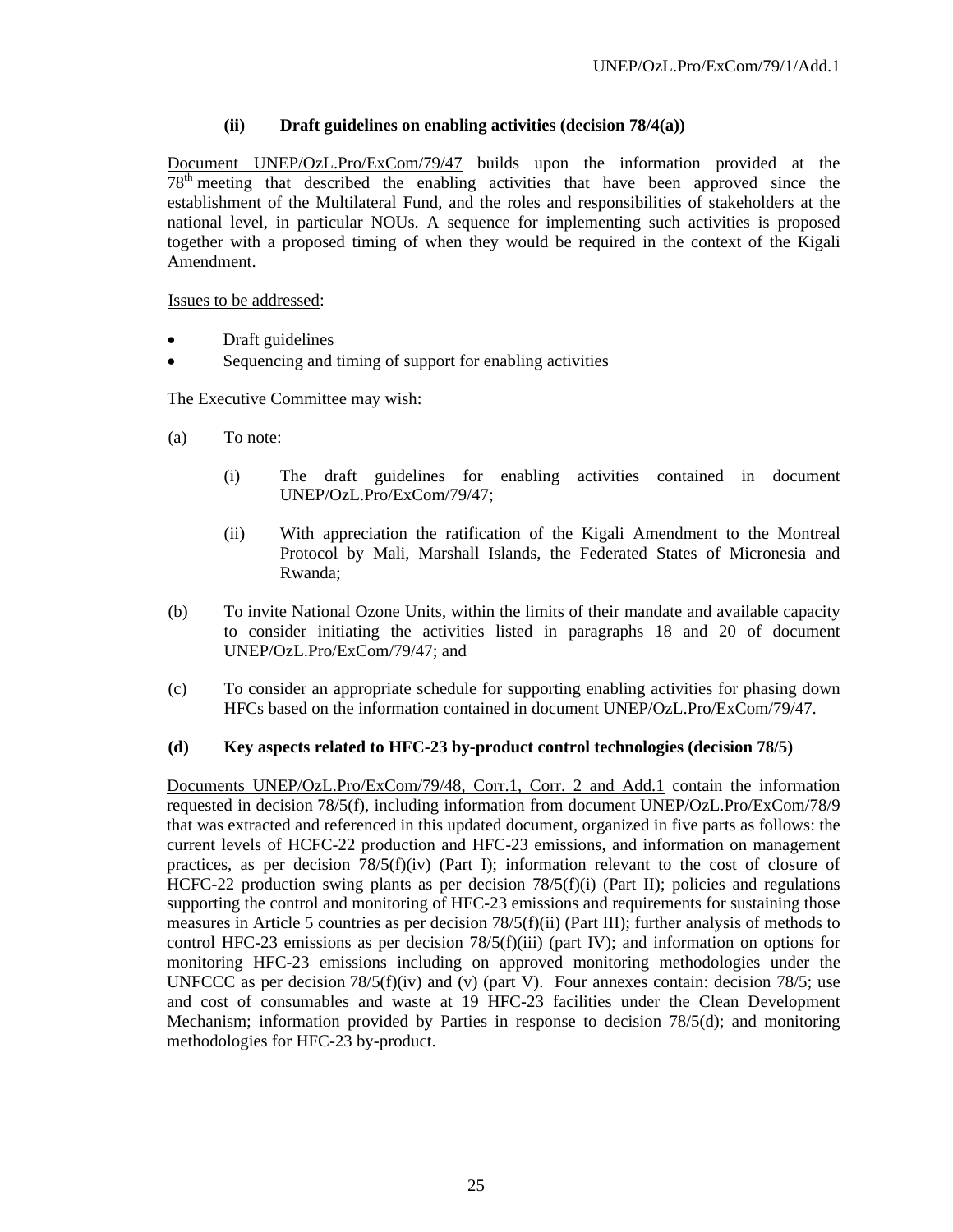# Issues to be addressed:

- Consideration, or not, of:
	- o Eligibility for funding the closure of the HCFC-22 production swing plants in those countries that wish to do so to enable compliance with the control measures under the Kigali Amendment once the country concerned ratified the Amendment
	- o Requesting Governments wishing to close their production swing plants to submit preliminary data as per decision 19/36
	- o Requesting the Secretariat to contract an independent consultant to undertake a desk study on the cost of HFC-23 destruction and allocate the necessary budget, accordingly

The Executive Committee may wish to:

- (a) Note documents UNEP/OzL.Pro/ExCom/79/48, Corr.1, Corr.2 and Add.1 on key aspects related to HFC-23 by-product-control technologies;
- (b) Note with appreciation the information related to HFC-23 by-product provided by the Governments of Argentina, China, the Democratic People's Republic of Korea, [Germany, India,] Japan, the Republic of Korea, Mexico, the Russian Federation, the United Kingdom of Great Britain and Northern Ireland, and the United States of America; the European Union; the Secretariat of the United Nations Framework Convention on Climate Change; a fluorochemical producer; and an independent research and consulting organization; and
- (c) Consider whether or not:
	- (i) To consider eligible for funding the closure of the HCFC-22 production swing plants in those countries that wish to do so to enable compliance with the control measures under the Kigali Amendment once the country concerned ratified the Amendment;
	- (ii) To request the Governments wishing to close their production swing plants to submit preliminary data as per decision 19/36; and
	- (iii) To request the Secretariat to contract an independent consultant to undertake a desk study on the cost of HFC-23 destruction and allocate the necessary budget, accordingly.

# **(e) Procedures for Article 5 countries that have HFC consumption baseline years from 2020 to 2022 in accessing additional voluntary contributions for enabling activities**

Document UNEP/OzL.Pro/ExCom/79/49 contains documents UNEP/OzL.Pro/ExCom/78/10 and Corr.1 that describe possible procedures and funding modalities for enabling activities to be implemented in eligible Article 5 countries to facilitate fast-start actions for the implementation of the Kigali Amendment, and which were considered at the  $78<sup>th</sup>$  meeting. A note from the Secretariat summarizes the discussion on the attached documents at the  $78<sup>th</sup>$  meeting.

# Issues to be addressed:

- Enabling activities required for fast-start actions to implement the Kigali Amendment
- Funding modalities for the distribution of the additional funds